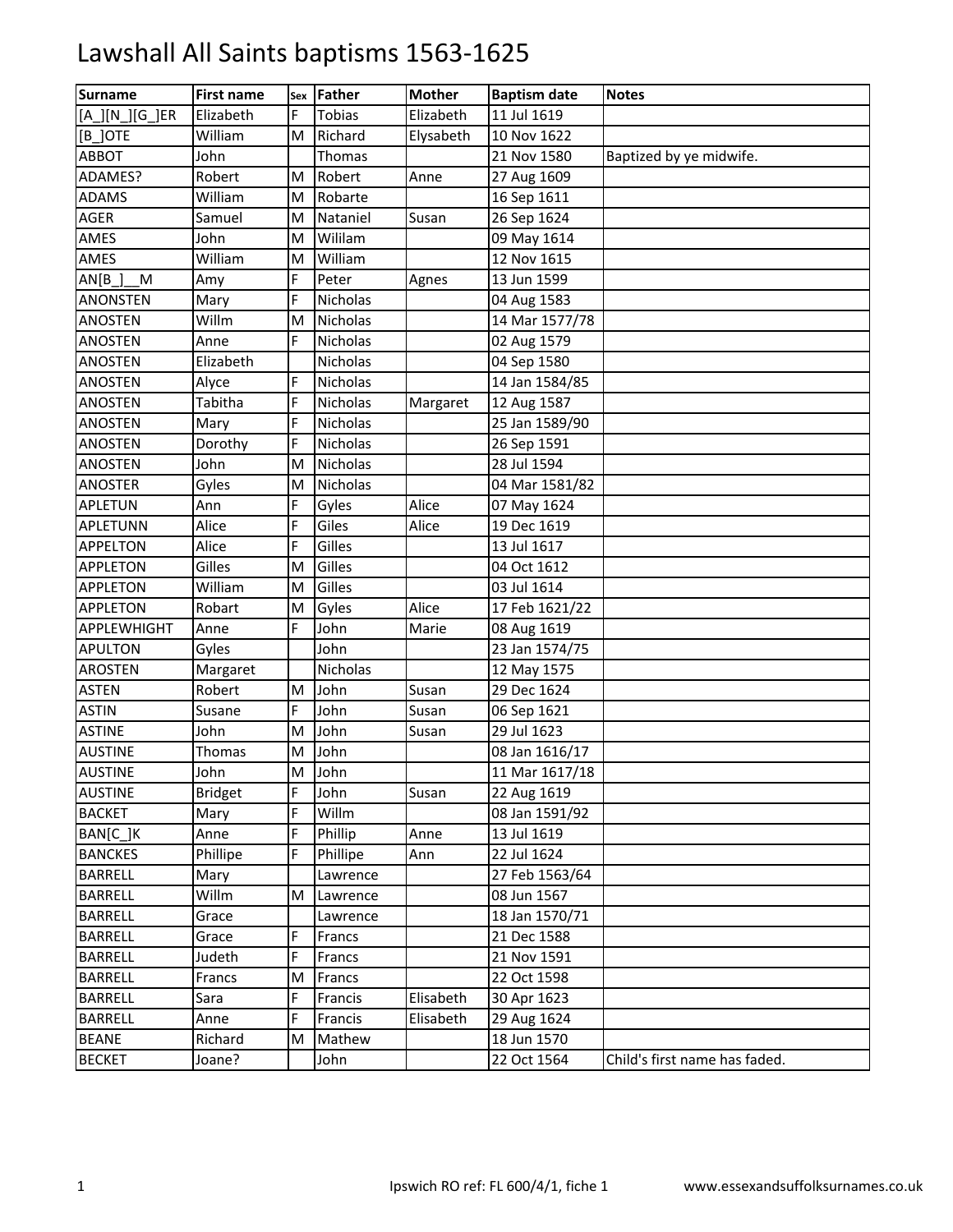| <b>Surname</b>   | <b>First name</b> | Sex | <b>Father</b> | <b>Mother</b>  | <b>Baptism date</b> | <b>Notes</b>                               |
|------------------|-------------------|-----|---------------|----------------|---------------------|--------------------------------------------|
|                  |                   |     |               |                |                     |                                            |
|                  |                   |     |               |                |                     | Singlewoman, but the father is not         |
|                  |                   |     |               |                |                     | certainely knowne, but lieth betweene      |
|                  |                   |     |               |                |                     | John Nevell of Shimpling, and Phillip      |
| <b>BECKET</b>    | Rebecca           | F   | Phillip       | Joane          | 25 Jan 1589/90      | Thornton of Lawshall.                      |
| BI[R_]DE         | Sarah             | F   | Thomas        | Anne           | 23 Sep 1604         |                                            |
| <b>BIDE</b>      | Roberte           | M   | Thomas        | Anne           | 10 Aug 1602         |                                            |
| <b>BIGGWORTH</b> | Marie             | F   | Robert        | Marie          | 13 Feb 1624/25      |                                            |
| <b>BIGWORTH</b>  | Robart            | M   | Robart        | Mary           | 19 Nov 1620         |                                            |
| <b>BIGWORTH</b>  | Thomas            | M   | Robart        | Mary           | 16 Feb 1622/23      |                                            |
| <b>BIRD</b>      | Elizabeth         | F   | Thomas        | Anne           | 13 Sep 1600         |                                            |
|                  |                   |     |               |                |                     |                                            |
| <b>BIRD</b>      | George            | M   | Thomas        |                | 09 Oct 1606         | It says "defunct" after the father's name. |
|                  |                   |     |               |                |                     | Son of Bridget Blomfyeld, borne in         |
|                  |                   |     |               |                |                     | bastardye, the reputed father is Roger     |
| <b>BLOMFYELD</b> | Roger             | M   | Roger         | <b>Bridget</b> | 29 Sep 1616         | Storges son of John Storges.               |
|                  |                   |     |               |                |                     | Son of Marrian Blomfyeld borne in          |
|                  |                   |     |               |                |                     | bastardye his reputed father is one        |
| <b>BLOMFYELD</b> | Henerye           | М   | Henerye       | Marrian        | 14 Mar 1618/19      | Henerye Speere a marryed man.              |
| <b>BLUMFIELD</b> | Elizabeth         |     | John          |                | 01 Jan 1572/73      |                                            |
| <b>BLUMFIELD</b> | Jone              | F   | John          |                | 21 Aug 1575         |                                            |
| <b>BLUMFIELD</b> | Willm             |     | John          |                | 21 Sep 1578         | Willm & Maryan, children of                |
| <b>BLUMFIELD</b> | Maryan            |     | John          |                | 21 Sep 1578         | Willm & Maryan, children of                |
| <b>BLUMFIELD</b> | <b>Bryget</b>     | F   | John          |                | 30 Nov 1582         |                                            |
| <b>BONDS</b>     | Susan             | F   | Robert        | Thomasin       | 08 Feb 1623/24      |                                            |
| <b>BORAM</b>     | Judith            | F   | Thomas        |                | 16 Feb 1577/78      |                                            |
| <b>BOSFORD</b>   | Grace             | F   | John          |                | 03 Apr 1611         |                                            |
| <b>BOWIS</b>     | John              | M   | Richard       | Joane          | 26 Feb 1619/20      |                                            |
| <b>BRADLYE</b>   | Francis           | M   | John          |                | 17 Jul 1615         |                                            |
| <b>BRADLYE</b>   | Francis           | M   | John          |                | 12 Jan 1616/17      |                                            |
| <b>BRADLYE</b>   | Judith            | F   | John          | Grace          | 22 Sep 1622         |                                            |
| <b>BRAND</b>     | Willm             | M   | James         |                | 12 Sep 1568         |                                            |
| <b>BRAND</b>     | Willm             |     | Willm         |                | 26 Feb 1569/70      |                                            |
| <b>BRAND</b>     | Grace             |     | James         |                | 02 Apr 1570         |                                            |
| <b>BRAND</b>     | Rose?             |     | James         |                | 17 Jan 1571/72      |                                            |
| <b>BRAND</b>     | Elizabeth         |     | Willm         |                | 18 Sep 1575         |                                            |
| <b>BRAND</b>     | Anne              | F   | Francs        |                | 15 Nov 1584         |                                            |
| <b>BRAY</b>      | John              |     | John          |                | 31 Dec 1564         |                                            |
| <b>BRAY</b>      | Francs            | M   | Robert        |                | 11 Mar 1566/67      |                                            |
| <b>BRAY</b>      | John              | M   | Robert        |                | 03 Jul 1569         |                                            |
| <b>BRAY</b>      | Robert            | М   | Robert        |                | 02 Dec 1571         |                                            |
| <b>BRAY</b>      | Mary              |     | John          |                | 31 Mar 1577         |                                            |
| <b>BRAY</b>      | Sara              | F   | Willm         |                | 12 Apr 1590         |                                            |
|                  |                   |     |               |                |                     | Very small writing, some words lost. The   |
|                  |                   |     |               |                |                     | younger? Refers to this enty or that       |
|                  |                   |     |               |                |                     | following, of Elizabeth Hammond on 6       |
| <b>BRAY</b>      | John              | М   | John          |                | 04 Jan 1606/7       | Jan?                                       |
| <b>BREADCURK</b> | Fayth             | F   | Jeames        | Margaret       | 24 Feb 1620/21      |                                            |
| <b>BREDKIRKE</b> | James             | M   | James         | Margaret       | 09 Jan 1624/25      |                                            |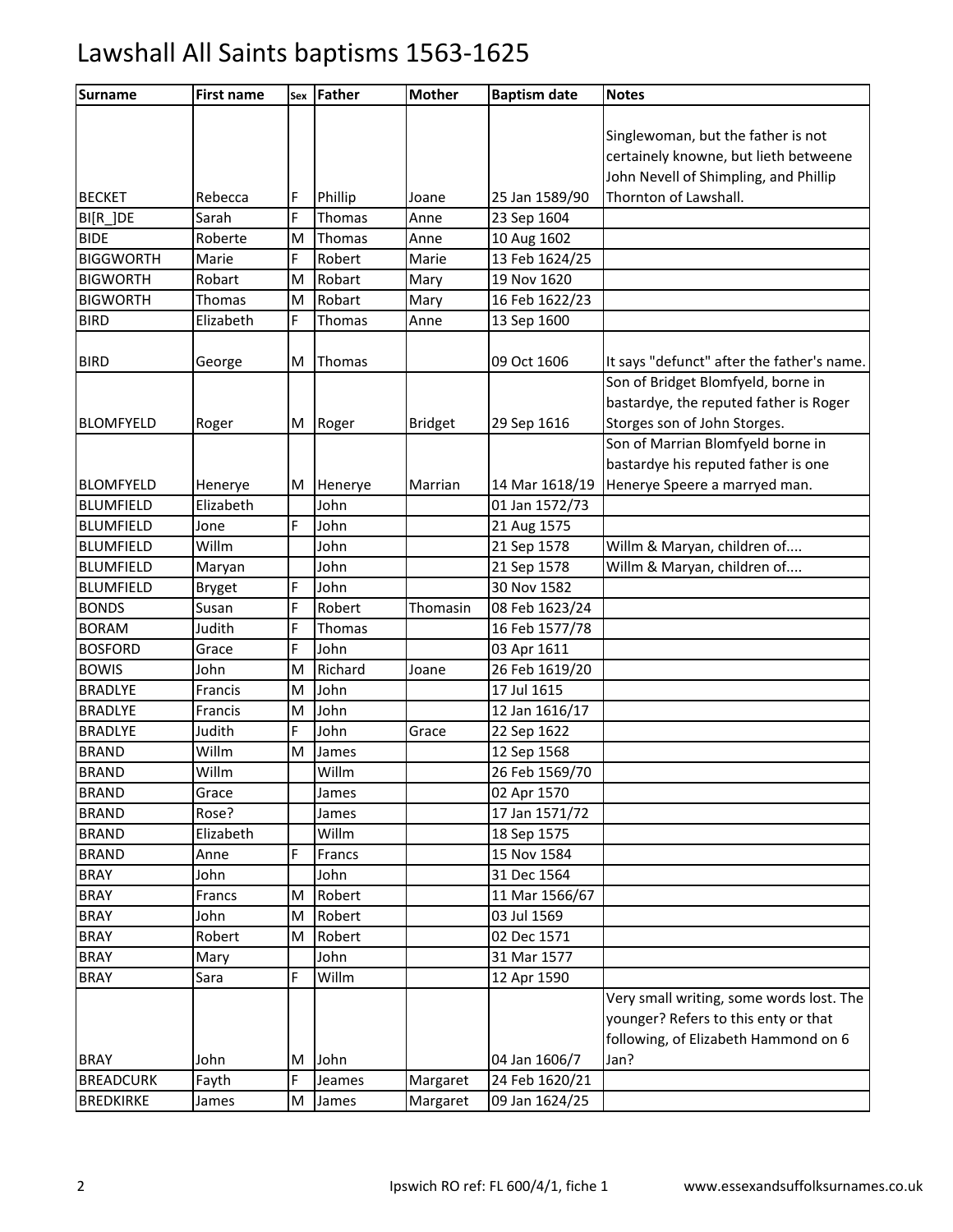| <b>Surname</b>    | <b>First name</b> | Sex | <b>Father</b> | <b>Mother</b>   | <b>Baptism date</b> | <b>Notes</b>                           |
|-------------------|-------------------|-----|---------------|-----------------|---------------------|----------------------------------------|
| <b>BRODCURKAN</b> | Ann               | F.  | James         | Margaret        | 15 Mar 1622/23      |                                        |
| <b>BROOKE</b>     | Willm             | M   | Willm         |                 | 07 Oct 1576         |                                        |
| <b>BROWNE</b>     | John              | M   | Thomas        |                 | 12 May 1571         |                                        |
|                   |                   |     |               |                 |                     | The child of Bryget Browne singlewoman |
|                   |                   |     |               |                 |                     | borne in bast and the father a marryed |
| <b>BROWNE</b>     | <b>Bryget</b>     |     | John          | <b>Bryget</b>   | 05 Mar 1576/77      | man.                                   |
| <b>BROWNE</b>     | Francs            | M   | Francs        |                 | 01 Sep 1583         |                                        |
| <b>BROWNE</b>     | Symon             | M   | Francs        | Joane           | 22 May 1586         |                                        |
|                   |                   |     |               |                 |                     | Son of Francs Browne that was buryed   |
|                   |                   |     |               |                 |                     | ye XIth day of July 1587 and Joan his  |
| <b>BROWNE</b>     | John              | M   | Francs        | Joan            | 03 Sep 1587         | wife widdowe at this pnt.              |
|                   |                   |     |               |                 |                     |                                        |
|                   |                   |     |               |                 |                     | Daughter of Bridgett Shawe             |
|                   |                   |     |               |                 |                     | singlewoman borne in bastardy. The     |
|                   |                   |     |               |                 |                     | supputed father one Philipp Shawe      |
| <b>BROWNE</b>     | Mary              | F   | Philipp       | <b>Bridgett</b> | 19 Dec 1602         | servant to Mr. Rookwood of Gro[s ]ton. |
| <b>BROWNE</b>     | Sara              | Ë   | Richard       | Sara            | 02 Sep 1623         |                                        |
| <b>BULLOCK</b>    | Margaret          | F   | Edward        |                 | 01 May 1575         |                                        |
| <b>BULLOCKE</b>   | Anne              |     | Andrew        |                 | * Jun 1566          | Day of month faded.                    |
| <b>BYRD</b>       | Alyce             |     | Dan.          |                 | * Feb 1563/4        | Day of month faded.                    |
| <b>BYRD</b>       | Willm             |     |               | Elizabeth       | 07 Sep 1564         | Was borne & christened in bast.        |
| <b>BYRD</b>       | Elizabeth         |     | Richard       |                 | 04 Mar 1575/76      |                                        |
| <b>BYRD</b>       | Willm             | M   | Rich.         |                 | 05 May 1577         |                                        |
| <b>BYRD</b>       | Henry             | M   | Gyles         |                 | 05 Aug 1582         |                                        |
| <b>BYRD</b>       | Elizabeth         | F   | Gyles         |                 | 26 Apr 1584         |                                        |
| <b>BYRD</b>       | Willm             | M   | Gyles         | Margery         | 13 Nov 1586         |                                        |
| <b>BYRD</b>       | Thomas            | M   | Gyles         |                 | 21 Feb 1590/91      |                                        |
| <b>BYRD</b>       | Jonathan          | M   | Aegidii       |                 | 22 Oct 1592         | In Latin                               |
| <b>BYRD</b>       | Richardus         | M   | Thoms         |                 | 11 Apr 1593         | In Latin                               |
| <b>BYRD</b>       | John              | M   | Giles         | Johan           | 09 Dec 1599         |                                        |
| CAPS[UN]E         | Willm             | M   | John          |                 | 24 Jun 1610         |                                        |
|                   |                   |     |               |                 |                     |                                        |
|                   |                   |     |               |                 |                     | Son of James? (father's first name     |
|                   |                   |     |               |                 |                     | smudged) Causton minor. Not clear if   |
|                   |                   |     |               |                 |                     | "minor" here means the father was      |
| <b>CAUSTON</b>    | Mary              |     | James?        |                 | 20 Nov 1569         | under 21 or if it means "junior".      |
| <b>CAUSTON</b>    | Elizabeth         | F   | William       | Agnes           | 07 Oct 1599         |                                        |
| <b>CAUSTON</b>    | Dorothe           | F   | Willm         |                 | 14 Oct 1610         |                                        |
| <b>CAUSTONE</b>   | Robart            | M   | Robart        |                 | 22 Jul 1610         |                                        |
| <b>CAUSTONE</b>   | John              | M   | William       |                 | 05 Apr 1613         |                                        |
| <b>CAUSTONE</b>   | Susane            | F   | William       |                 | 07 Mar 1614/15      |                                        |
| <b>CAUSTONE</b>   | George            | M   | William       |                 | 18 Jun 1617         |                                        |
| CAWSON            | Thomas            | м   | Thomas        |                 | 16 May 1585         |                                        |
| CAWSON            | John              | Μ   | Thomas        | Amye            | 22 Jan 1586/87      |                                        |
| CAWSON            | Willm             | M   | Willm         |                 | 27 Aug 1588         |                                        |
| CAWSON            | Richard           | M   | John          | Prudence        | 24 Jun 1604         |                                        |
| CAWSON            | Willm             | M   | Thomas        | Amy             | 26 Dec 1605         |                                        |
| CAWSONNE          | Robert            | M   | Wilm          |                 | 09 Jun 1583         |                                        |
| CAWSTON           | Elizabeth         | F.  | John          |                 | 26 Mar 1586         |                                        |
|                   |                   |     |               |                 |                     |                                        |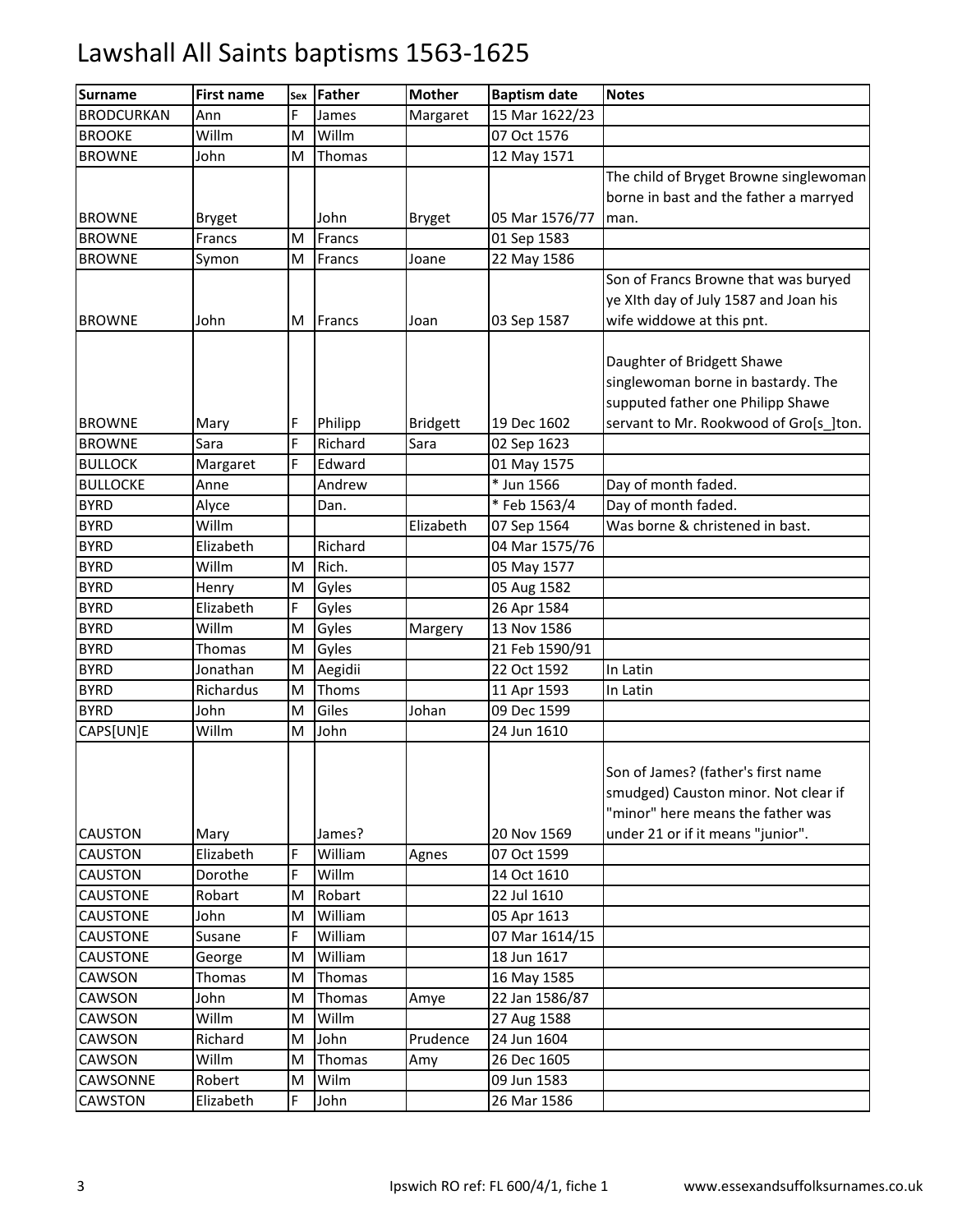| <b>Surname</b> | <b>First name</b> | Sex | Father  | <b>Mother</b>  | <b>Baptism date</b> | <b>Notes</b>                            |
|----------------|-------------------|-----|---------|----------------|---------------------|-----------------------------------------|
| CAWSTON        | Diana             | F   | Willm   |                | 12 Dec 1585         |                                         |
| CAWSTON        | Robert            | M   | Thomas  |                | 09 Mar 1588/89      |                                         |
| <b>CAWSTON</b> | Thomas            | M   | John    |                | 06 Sep 1590         |                                         |
| <b>CAWSTON</b> | Anne              | F   | Willm   |                | 06 Jun 1591         |                                         |
| <b>CAWSTON</b> | Mary              | Ë   | Thomas  |                | 21 Nov 1591         |                                         |
| <b>CAWSTON</b> | Dorothea          | F   | Johis   |                | 07 Jan 1592/93      | In Latin                                |
| CAWSTON        | Georg             | M   | John    |                | 23 Sep 1593         |                                         |
| <b>CAWSTON</b> | Charles           | M   | Willm   |                | 15 May 1594         |                                         |
| <b>CAWSTON</b> | Grace             | F   | John    |                | 21 Dec 1595         | Daughter of John Cawston senr           |
| CAWSTON        | Thomas            | M   | John    | Mary           | 22 Aug 1596         |                                         |
| <b>CAWSTON</b> | John              | M   | Willm   |                | 23 Sep 1596         |                                         |
| CAWSTON        | Isaace            | M   | Thomas  |                | 31 Oct 1596         |                                         |
| <b>CAWSTON</b> | Willm             | M   | John    | Prudence       | 13 Aug 1598         | Son of John Cawston senr.               |
| <b>CAWSTON</b> | Amy               | F   | Thomas  | Amie           | 13 Jul 1600         |                                         |
| <b>CAWSTON</b> | Edmund            | M   | John    | Prudence       | 02 Aug 1601         |                                         |
| <b>CAWSTON</b> | Joseph            | M   | Thomas  | Amy            | 13 Mar 1602/3       |                                         |
| <b>CAWSTON</b> | Alyce             | F.  | Willm   | Agnes          | 09 Sep 1603         |                                         |
| <b>CAWSTON</b> | Richard           | M   | William | Jane           | 25 Sep 1608         |                                         |
| <b>CLARK</b>   | Dinah             | F   | Giles   | Dorothy        | 02 Dec 1599         |                                         |
|                |                   |     |         |                |                     | John Clarke had a child baptized called |
| <b>CLARKE</b>  | Edmond            |     | John    |                | 12 Jan 1566/67      | Edmond.                                 |
| <b>CLARKE</b>  | Jedyon            | M   | John    |                | 06 Jan 1572/73      |                                         |
| <b>CLARKE</b>  | Gyles             | M   | Gyles   |                | 23 Aug 1579         |                                         |
| <b>CLARKE</b>  | John              | M   | Edward  | Ales           | 25 May 1600         |                                         |
| <b>CLARKE</b>  | Daniell           | M   | William | Ellen          | 20 Oct 1600         |                                         |
| <b>CLARKE</b>  | Lydia             | F   | Giles   | Dorothy        | 15 Nov 1601         |                                         |
| <b>CLARKE</b>  | <b>Bridget</b>    | F.  | Robert  | Jhon?          | 17 Apr 1603         | Entry is written very small.            |
| <b>CLARKE</b>  | Anne              | F   | Giles   | Dorothe        | 06 Nov 1603         |                                         |
| <b>CLARKE</b>  | John              | M   | Robert  | Johan          | 30 Dec 1604         |                                         |
| <b>CLARKE</b>  | Dorothe           | F   | Giles   | Dorothe        | 12 Jun 1605         |                                         |
| <b>CLARKE</b>  | Samuel            | M   | Robert  | Johanne        | 19 Apr 1607         |                                         |
| <b>CLARKE</b>  | Johan             | F   | William | Johan          | 07 Jun 1607         |                                         |
| <b>CLARKE</b>  | Alice             | F.  | Edward  | Margaret       | 13 Dec 1607         |                                         |
| <b>CLARKE</b>  | Anne              | F   | Thomas  | <b>Bridget</b> | 12 Nov 1608         |                                         |
| <b>CLARKE</b>  | Judith            | F   | William | Johan          | 29 Jan 1608/9       |                                         |
| <b>CLARKE</b>  | William           | М   | Robert  | Johan          | 23 Jul 1609         |                                         |
| <b>CLARKE</b>  | Edward            | M   | Edward  |                | 17 Oct 1609         |                                         |
| <b>CLARKE</b>  | John              | M   | Willm   |                | 25 Oct 1610         |                                         |
| <b>CLARKE</b>  | Elizabeth         | F.  | Edwarde |                | 13 Oct 1611         |                                         |
| <b>CLARKE</b>  | Robert            | M   | Roberte |                | 03 Nov 1611         |                                         |
| <b>CLARKE</b>  | Gilles            | Μ   | Edwarde |                | 12 Oct 1613         |                                         |
| <b>CLARKE</b>  | Grace             | F.  | Thomas  |                | 02 Feb 1613/14      |                                         |
| <b>CLARKE</b>  | Anne              | F.  | William |                | 08 Feb 1613/14      |                                         |
| <b>CLARKE</b>  | Frances           | F.  | Edward  |                | 27 Aug 1615         |                                         |
| <b>CLARKE</b>  | Gilles            | м   | William |                | 01 Jan 1615/16      |                                         |
| <b>CLARKE</b>  | Thomas            | M   | Thomas  |                | 01 Apr 1616         |                                         |
| <b>CLARKE</b>  | Edward            | M   | Roberte |                | 25 Mar 1617         |                                         |
| <b>CLARKE</b>  | Joseph            | M   | Edward  |                | 15 Feb 1617/18      |                                         |
| <b>CLARKE</b>  | Elline            | E.  | William |                | 21 Oct 1618         |                                         |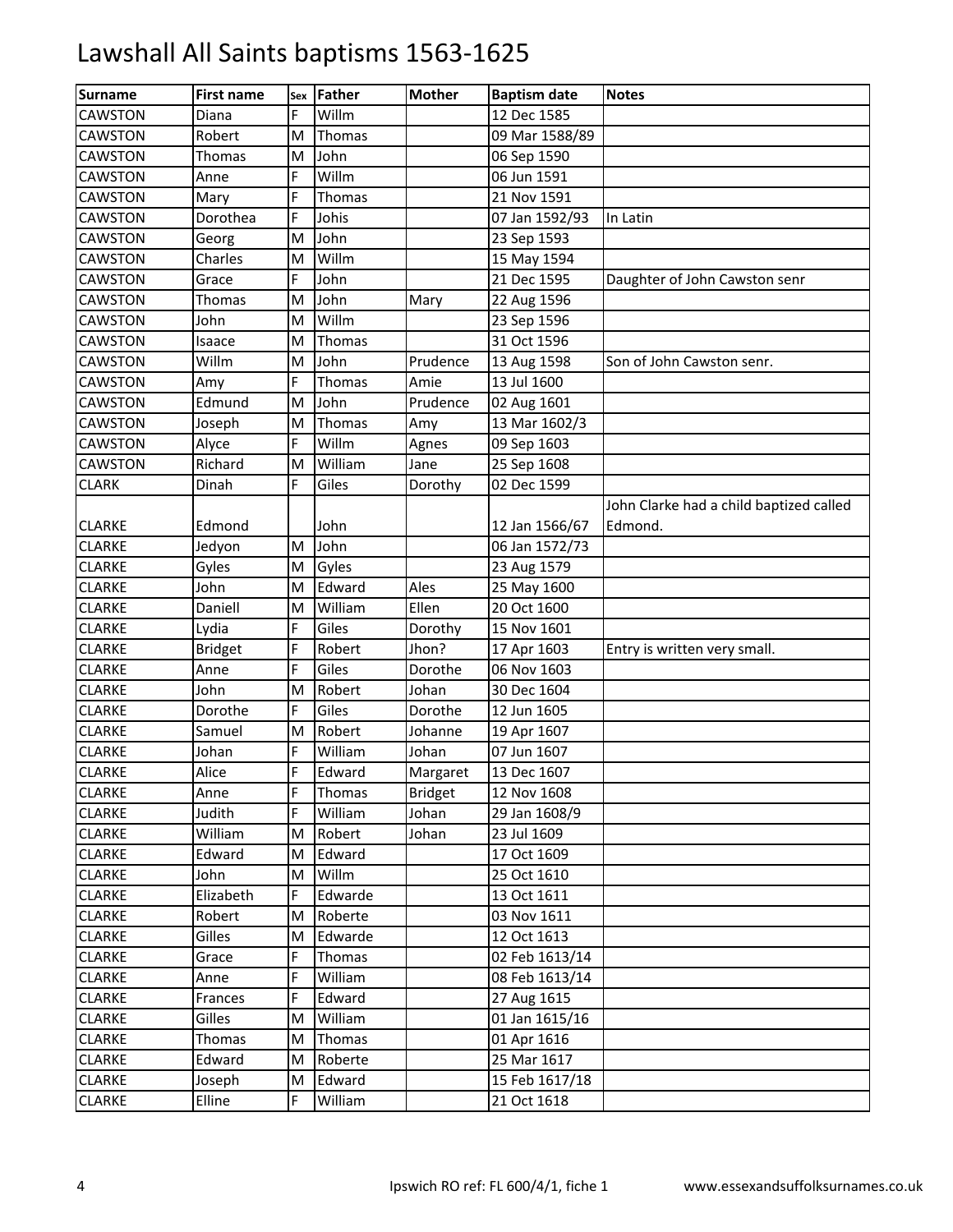| <b>Surname</b> | <b>First name</b> | Sex | <b>Father</b> | <b>Mother</b>  | <b>Baptism date</b> | <b>Notes</b>                 |
|----------------|-------------------|-----|---------------|----------------|---------------------|------------------------------|
| <b>CLARKE</b>  | Marye             | F   | William       |                | 15 Nov 1618         |                              |
| <b>CLARKE</b>  | Marye             | F   | Thomas        |                | 29 Jun 1619         |                              |
| <b>CLARKE</b>  | Alice             | F   | Edward        | Margaret       | 18 May 1620         |                              |
| <b>CLARKE</b>  | William           | M   | William       | Ann            | 02 May 1621         |                              |
| <b>CLARKE</b>  | Ann               | F   | William       | Margaret       | 24 May 1621         |                              |
| <b>CLARKE</b>  | John              | M   | Thomas        | <b>Bridget</b> | 11 Nov 1621         |                              |
| <b>CLARKE</b>  | Lydda             | F   | Robart        | Joane          | 06 May 1622         |                              |
| <b>CLARKE</b>  | Lydda             | F   | William       | Ann            | 21 Jan 1623/24      |                              |
| <b>CLARKE</b>  | Daniel            | M   | Daniel        | Anne           | 25 Sep 1625         |                              |
| <b>CLERKE</b>  | Willm             | M   | John          |                | 03 Oct 1568         |                              |
| <b>CLERKE</b>  | Daniell           | M   | John          |                | 03 Dec 1570         |                              |
| <b>CLERKE</b>  | Mary              |     | John          |                | 12 Mar 1574/75      |                              |
| <b>CLERKE</b>  | Arthur            | M   | John          |                | 23 Dec 1577         |                              |
| <b>CLERKE</b>  | Anne              |     | Gyles         |                | 24 Aug 1578         |                              |
| <b>CLERKE</b>  | Anne              |     | John          |                | 04 Apr 1580         |                              |
| <b>CLERKE</b>  | Willm             | M   | Gyles         |                | 29 Jan 1580/81      |                              |
| <b>CLERKE</b>  | Anne              | F   | Willm         |                | 02 Sep 1582         |                              |
| <b>CLERKE</b>  | Benedict          | M   | Gyles         |                | 28 Oct 1582         |                              |
| <b>CLERKE</b>  | Mary              | F   | Gyles         |                | 31 May 1584         |                              |
| <b>CLERKE</b>  | Willm             | M   | Willm         |                | 22 Feb 1584/85      |                              |
| <b>CLERKE</b>  | Susan             | F   | Gyles         |                | 20 Nov 1585         |                              |
| <b>CLERKE</b>  | Alyce             | F   | Willm         | Hellen         | 19 Mar 1586/87      |                              |
| <b>CLERKE</b>  | Priscilla         | F   | Gyles         |                | 03 Jan 1587/88      |                              |
| <b>CLERKE</b>  | John              | M   | Willm         |                | 15 Mar 1588/89      |                              |
| <b>CLERKE</b>  | Samuell           | M   | Willm         |                | 30 Nov 1591         |                              |
| <b>CLERKE</b>  | Daniel            | M   | Aegidii       |                | 07 Sep 1592         | In Latin                     |
| <b>CLERKE</b>  | John              | M   | Gyles         |                | 30 Nov 1593         |                              |
| <b>CLERKE</b>  | Hellen            | F   | Willm         |                | 30 Jan 1593/94      |                              |
| <b>CLERKE</b>  | Willm             | M   | Willm         |                | 15 Jun 1595         |                              |
| <b>CLERKE</b>  | Phillip           | M   | Willm         |                | 21 Sep 1595         |                              |
| <b>CLERKE</b>  | Mary              | F   | Edward        |                | 02 Nov 1595         |                              |
| <b>CLERKE</b>  | Giles             | M   | Giles         |                | 23 Nov 1595         |                              |
| <b>CLERKE</b>  | John              | M   | Arthur        |                | 22 Feb 1595/96      |                              |
| <b>CLERKE</b>  | Henry             | M   | Willm         |                | 02 Jan 1596/97      | Son of Willm Clerke senior   |
| <b>CLERKE</b>  | Johan             | F   | Willm         |                | 11 Sep 1597         | Daughter of Willm Clerke jnr |
| <b>CLERKE</b>  | Benjamine         | M   | Gyles         |                | 14 May 1598         |                              |
| <b>COCKE</b>   | Willm             | M   | Thomas        | Faith          | 03 Mar 1587/88      |                              |
| COCKE          | Willm             | M   | Thomas        |                | 10 May 1590         |                              |
| COCKE          | John              | M   | Thomas        |                | 18 Aug 1594         |                              |
| COLMAN         | Joane             |     | Thomas        | Joane          | 24 Jun 1564         |                              |
| <b>COO</b>     | Henry             | M   | Willm         |                | 25 Apr 1568         |                              |
| <b>COPSE</b>   | John              | M   | John          | Anne           | 12 Oct 1603         |                              |
| <b>COPSEY</b>  | John              | M   | John          |                | 01 Jul 1571         |                              |
| <b>COPSEY</b>  | Elizabeth         |     | John          |                | 19 Sep 1574         |                              |
| <b>COPSEY</b>  | John              | M   | John          |                | 15 Oct 1579         |                              |
| <b>COPSEY</b>  | Elizabeth         | F   | John          | Anne           | 03 Aug 1606         |                              |
| <b>COPSYE</b>  | Richard           |     | John          |                | 23 Mar 1576/77      |                              |
| COPSYE         | Charles           | M   | John          |                | 03 Oct 1613         | Son of John Copsye deceased  |
| <b>CORDER</b>  | Joane             |     | John          |                | 03 Oct 1563         |                              |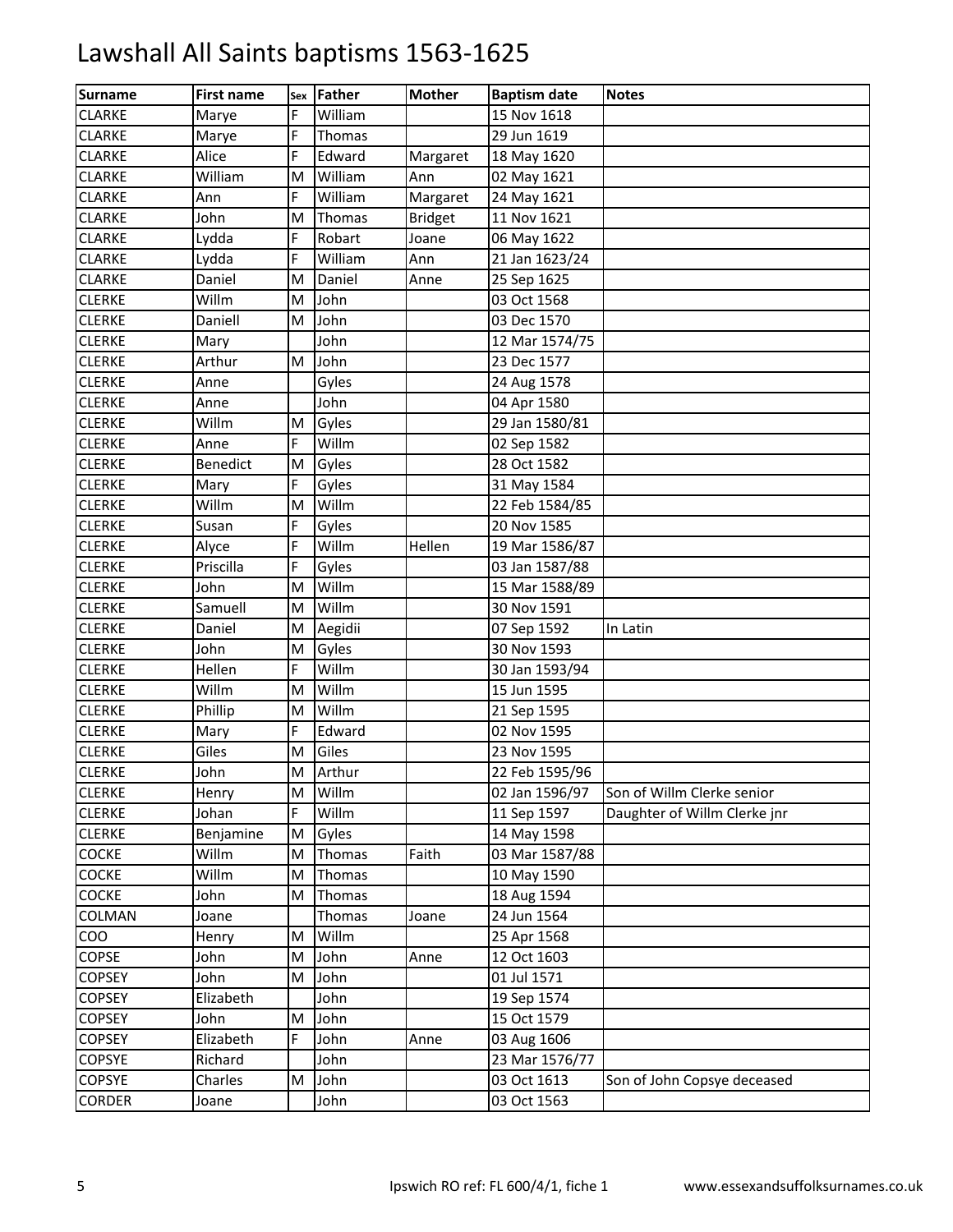| <b>Surname</b> | <b>First name</b> | Sex | <b>Father</b> | <b>Mother</b>  | <b>Baptism date</b> | <b>Notes</b>                                                                                                                                                        |
|----------------|-------------------|-----|---------------|----------------|---------------------|---------------------------------------------------------------------------------------------------------------------------------------------------------------------|
| <b>CORDER</b>  | Margaret          |     | John          |                | 16 Jun 1566         |                                                                                                                                                                     |
| <b>CORDER</b>  | Thomas            | M   | John          |                | 12 Sep 1568         |                                                                                                                                                                     |
| <b>CORDER</b>  | <b>Bryget</b>     |     | John          |                | 10 Dec 1570         |                                                                                                                                                                     |
| <b>CORDER</b>  | Daniell           |     | John          |                | 12 Dec 1574         |                                                                                                                                                                     |
| <b>CORDER</b>  | Anne              |     | Thomas        |                | 30 Nov 1575         |                                                                                                                                                                     |
| <b>CORDER</b>  | Joane             | F   | John          |                | 24 Jan 1578/79      |                                                                                                                                                                     |
| <b>CORDER</b>  | Daniell           | M   | John          |                | 05 Feb 1580/81      |                                                                                                                                                                     |
| <b>CORDER</b>  | John              | M   | John          |                | 08 Dec 1583         |                                                                                                                                                                     |
| <b>CORDER</b>  | Sara              | F   | John          | Alyce          | 04 Sep 1586         |                                                                                                                                                                     |
| COSSYN         | Dorothy           | F   | Edmond        |                | 03 Jan 1590/91      |                                                                                                                                                                     |
| <b>CRICK</b>   | Robt              | M   | John          |                | 26 May 1577         |                                                                                                                                                                     |
| <b>CRICK</b>   | Brydget           | F   | Willm         | Mary           | 29 Oct 1597         | Daughter of Mary Crick, singlewoman a<br>bastard and Willm. Heyward junior a<br>marryed man.                                                                        |
| <b>CRICK</b>   | William           | M   | William       | Mary           | 15 Dec 1622         |                                                                                                                                                                     |
| <b>CRICKE</b>  | Thomas            |     |               | Agnes          | 30 Jan 1563/64      | Was born in bast.                                                                                                                                                   |
| <b>CRICKE</b>  | Ambrose           |     | John          | Florence       | 27 Aug 1564         |                                                                                                                                                                     |
| <b>CRICKE</b>  | Alyce             |     | Willm         |                | 15 Jul 1565         |                                                                                                                                                                     |
| <b>CRICKE</b>  | Elizabeth         |     | John          |                | 10 Jun 1566         |                                                                                                                                                                     |
| <b>CRICKE</b>  | Katherine         |     | John          |                | 27 Nov 1566         |                                                                                                                                                                     |
| <b>CRICKE</b>  | Agnes             |     |               | Agnes          | 19 Mar 1566/67      | Born in Bast.                                                                                                                                                       |
| <b>CRICKE</b>  | Thomas            | M   | John          |                | 24 Sep 1567         |                                                                                                                                                                     |
| <b>CRICKE</b>  | Robert            | M   | James         |                | 25 Jan 1567/68      |                                                                                                                                                                     |
|                |                   |     |               |                |                     | There is word before John Cricke's name                                                                                                                             |
| <b>CRICKE</b>  | <b>Bryget</b>     | F   | John          |                | 02 Oct 1569         | that looks like "Mstie" - Mr.?                                                                                                                                      |
| <b>CRICKE</b>  | Mary              | F   | Willm         |                | 09 Jul 1570         |                                                                                                                                                                     |
|                |                   |     |               |                |                     | Of Long John Cricke (compare with<br>baptism 9 Oct 1569 - the father is "litle                                                                                      |
| <b>CRICKE</b>  | Robert            |     | John          |                | 03 Sep 1570         | John Cricke").                                                                                                                                                      |
| <b>CRICKE</b>  | Jone              |     | James         |                | 20 Aug 1571         |                                                                                                                                                                     |
| <b>CRICKE</b>  | John              | M   | John          |                | 01 May 1572         | John Cricke at the gatehouse had a child<br>named John.                                                                                                             |
| <b>CRICKE</b>  | Anne              |     | James         |                | 08 Jul 1572         |                                                                                                                                                                     |
| <b>CRICKE</b>  | Mary              |     | James         |                | 28 Oct 1573         |                                                                                                                                                                     |
| <b>CRICKE</b>  | George            | M   | James         |                | 14 Oct 1582         |                                                                                                                                                                     |
|                |                   |     |               |                |                     | Agnes Cricke had a still borne a Bastard,<br>and she hath confessed yt. Robert<br>Gallant of Brockley is the father, wc child<br>was baptized the XIIth of Decemb & |
| <b>CRICKE</b>  | Grace             |     | Robert        | Agnes          | 12 Dec 1588         | named Grace.                                                                                                                                                        |
| <b>CRICKE</b>  | John              | M   | John          | <b>Barbara</b> | 13 Jun 1598         | Son of John Cricke senior                                                                                                                                           |
| <b>CRICKE</b>  | Elizabeth         | F   | John          | Elizabeth      | 14 Feb 1599/00      | Might say "jn" (junior) after father's<br>name, but not 100% clear.                                                                                                 |
| <b>CRICKE</b>  | Dorothe           | F   | John          | Elizabethe     | 20 Apr 1602         |                                                                                                                                                                     |
| <b>CRICKE</b>  | Edwarde           | M   | John          | <b>Barbara</b> | 24 Jul 1602         |                                                                                                                                                                     |
| <b>CRICKE</b>  | Robert            | M   | John          | <b>Barbara</b> | 29 Apr 1604         | Son of John Cricke senr                                                                                                                                             |
| <b>CRICKE</b>  | John              | M   | John          | Elizabeth      | 17 May 1604         | Son of John Cricke jnr                                                                                                                                              |
| <b>CRICKE</b>  | Willm             | M   | John          |                | 25 Jul 1610         |                                                                                                                                                                     |
| <b>CRICKE</b>  | Magdalene         | F   | John          |                | 17 Oct 1613         |                                                                                                                                                                     |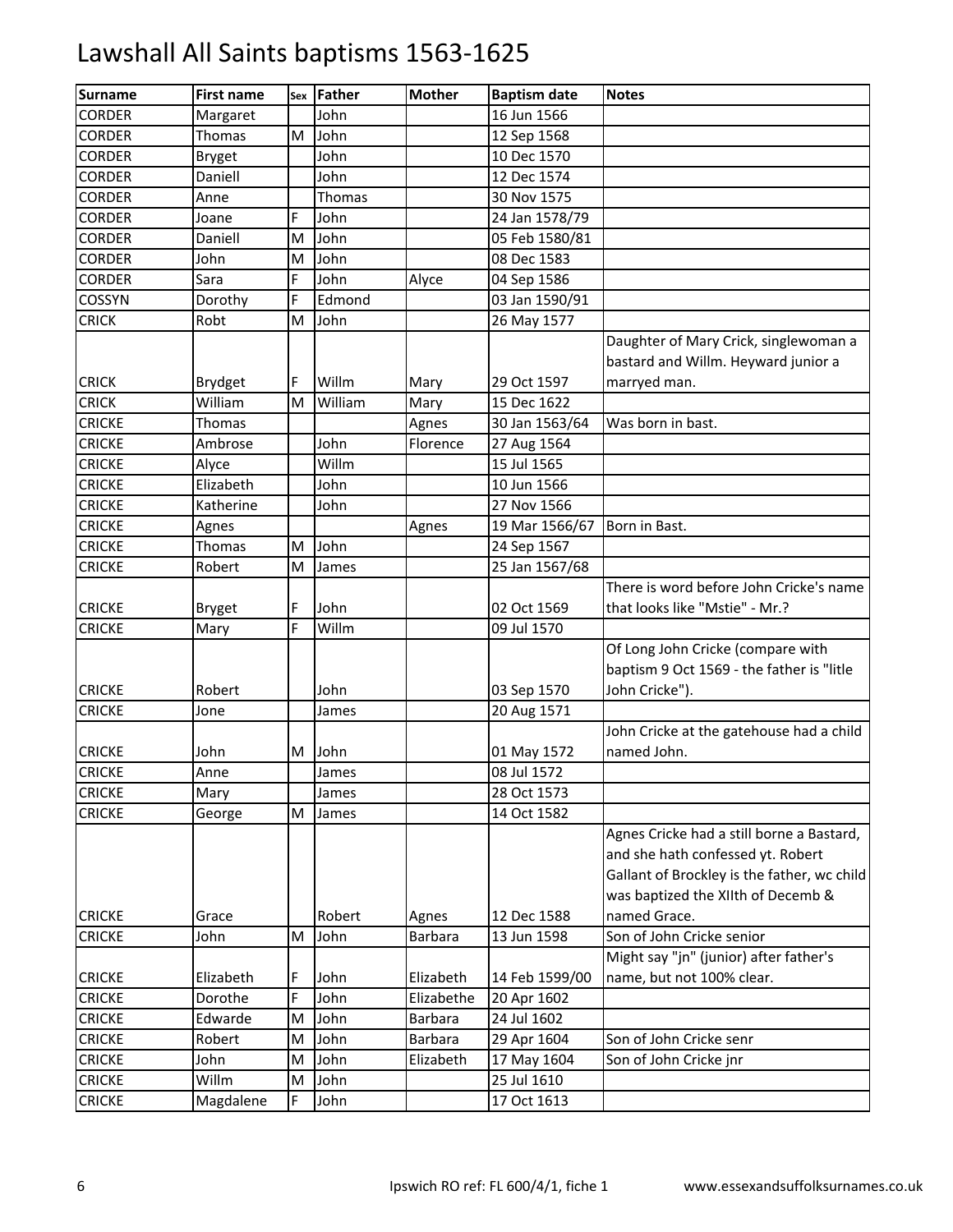| <b>Surname</b>    | <b>First name</b> | Sex | <b>Father</b> | <b>Mother</b>  | <b>Baptism date</b> | <b>Notes</b>                            |
|-------------------|-------------------|-----|---------------|----------------|---------------------|-----------------------------------------|
| <b>CRICKE</b>     | Frances           | F   | John          |                | 08 Oct 1615         |                                         |
| <b>CRICKE</b>     | Thomas            | M   | Edward        |                | 19 Aug 1617         |                                         |
| <b>CRICKE</b>     | John              | M   | Edward        | Mary           | 16 Dec 1619         |                                         |
| <b>CRICKE</b>     | Marye             | F   | William       | Mary           | 10 Sep 1620         |                                         |
| <b>CRICKE</b>     | Barbary           | F   | John          | Sara           | 30 Jan 1620/21      |                                         |
| <b>CRICKE</b>     | Sara              | F   | John          | Sara           | 30 Jan 1620/21      |                                         |
| <b>CRICKE</b>     | John              | M   | William       | Elizabeth      | * Jun 1622          | Day of month hard to read.              |
| <b>CRICKE</b>     | Barbary           | E.  | William       | Mary           | 07 Nov 1624         |                                         |
| CROCSALL          | Joane             |     | Thomas        |                | 10 May 1573         |                                         |
| <b>CRYCKE</b>     | Willm             |     | James         |                | 02 May 1577         |                                         |
| CUNIGH[DS]        | Christopher       | M   | Christopher   |                | 01 Jul 1613         |                                         |
| CUNNINGGAM        | George            | M   | Christopher   | <b>Bridget</b> | 17 Dec 1620         |                                         |
| <b>CUNNINGHAM</b> | Sara              | E.  | Christopher   |                | 03 Dec 1615         |                                         |
| <b>CUTMARE</b>    | Elizabeth         | F   | James         |                | 07 Jul 1616         |                                         |
| <b>CUTMAY</b>     | Johan             | F   | James         | Johan          | 16 Nov 1603         |                                         |
| <b>CUTMAY</b>     | Alyce             | F   | James         | Johan          | 01 Jan 1604/5       |                                         |
| <b>CUTMAY</b>     | John              | M   | Henry         | Alyce          | 19 May 1605         |                                         |
|                   |                   |     |               |                |                     | Son of William Davye, a stranger whose  |
|                   |                   |     |               |                |                     | wyfe was brought in beed in Laurence    |
| <b>DAVYE</b>      | Francis           | м   | William       |                | 30 Mar 1617         | Wrightes outhouse.                      |
| <b>DAYE</b>       | James             | M   | Stephen       |                | 01 Jun 1618         |                                         |
| <b>DEANE</b>      | George            | Μ   | George        | Joane          | 08 May 1586         | Abode: Westley                          |
| <b>DEATH</b>      | Thomas            |     | Thomas        |                | 19 Feb 1565/66      |                                         |
| <b>DEATH</b>      | Mary              |     | Thomas        |                | 14 Mar 1567/68      |                                         |
| <b>DEATH</b>      | Robert            | M   | John          |                | 01 Apr 1568         |                                         |
| <b>DEATH</b>      | Joane             |     | Thomas        |                | 29 Sep 1570         |                                         |
| <b>DEATH</b>      | Edward            | M   | John          |                | 01 Nov 1570         |                                         |
| <b>DEATH</b>      | Willm             | M   | John          |                | 06 Dec 1571         |                                         |
| <b>DEATH</b>      | Elizabeth         | F   | John          |                | 18 Jan 1578/79      |                                         |
| <b>DEATH</b>      | John              | M   | John          |                | 28 Jun 1581         |                                         |
|                   |                   |     |               |                |                     | Bapt by the hand of the midwife and     |
| <b>DEATH</b>      | Joane             |     | John          |                | 12 Jul 1582         | dyed and buryed the XII July.           |
| <b>DOWSET</b>     | Susan             | E.  | Willm         |                | 25 Feb 1584/85      |                                         |
| <b>DOWSET</b>     | Margaret          | F   | Willm         | Margaret       | 24 Sep 1587         |                                         |
| <b>DOWSET</b>     | Francis           | M   | Willm         |                | 10 Jun 1593         |                                         |
| <b>DRAPER</b>     | Richard           | M   | Andrew        |                | 12 Mar 1591/92      |                                         |
| <b>DRAPER</b>     | Maria             | F   | Andrew        |                | 30 Mar 1595         |                                         |
| <b>DRIVER</b>     | John              | M   | John          | Elizabeth      | 27 Dec 1602         | Abode: Bury Stoke                       |
| <b>DRURY</b>      | Willm             | Μ   | Henry         |                | 12 Oct 1563         | Mr. Willm. Son of Mr. Henry Drury       |
|                   |                   |     |               |                |                     |                                         |
| <b>DRURY</b>      | Henry             |     | Robert        |                | 20 Apr 1567         | Mr. Henry Drury son of Mr. Robert Drury |
|                   |                   |     |               |                |                     | Mistress Dorothy Drury daughter of Mr.  |
| <b>DRURY</b>      | Dorothy           | F.  | Robert        |                | 01 Oct 1568         | Robert Drury of Rougham                 |
| <b>DRURY</b>      | Robert            | M   | Robt          |                | 08 Jun 1570         | Son of Mr. Robt. Drury of Rougham       |
| <b>EDMONDES</b>   | Marye             | F   | Edwarde       |                | 24 Jun 1618         |                                         |
| ELEY              | Susanna           | F   | Willm         |                | 13 Apr 1589         |                                         |
| ELEY              | George            | M   | Willm         |                | 22 Jun 1595         |                                         |
| <b>ELEY</b>       | Mary              | F.  | John          | Mary           | 25 Oct 1601         |                                         |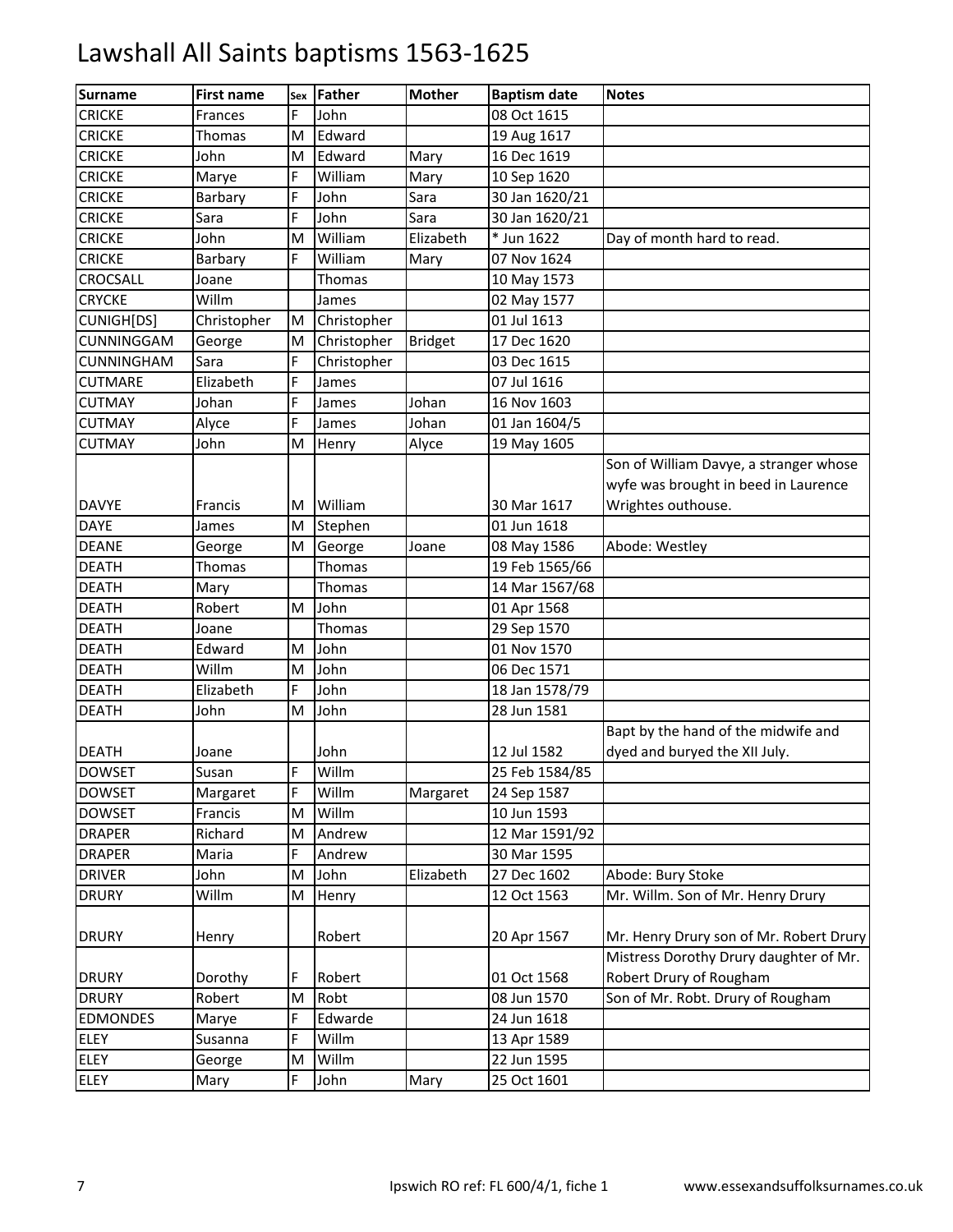| <b>Surname</b> | <b>First name</b> | Sex | <b>Father</b> | <b>Mother</b> | <b>Baptism date</b> | <b>Notes</b>                            |
|----------------|-------------------|-----|---------------|---------------|---------------------|-----------------------------------------|
|                |                   |     |               |               |                     |                                         |
|                |                   |     |               |               |                     | Daughter of Mary Eley borne in bastardy |
|                |                   |     |               |               |                     | the supputed father one John Pilborow   |
| <b>ELEY</b>    | Alyce             | F   | John          | Mary          | 20 Oct 1605         | of Horninsleth married man.             |
| <b>ELEY</b>    | Francis           | M   | Francis       | Joane?        | * Jun 1622          | Day of month hard to read.              |
| ELIE           | Anne              | F   | George        | Anne          | 28 Dec 1624         |                                         |
| ELY            | Margery           | F   | Willm         | Margarite     | 25 Sep 1565         |                                         |
| ELY            | Agnes             | F   | Willm         |               | 23 Feb 1566/67      |                                         |
| <b>ELY</b>     | Elizabeth         |     | Willm         |               | 27 Jun 1568         |                                         |
| ELY            | Willm             |     | Willm         |               | 20 Nov 1569         |                                         |
| ELY            | Dorothy           |     | Willm         |               | 08 Apr 1571         |                                         |
| ELY            | Anne              | F   | Willm         |               | 02 Oct 1573         |                                         |
| ELY            | Rose              | F   | John          |               | 02 Aug 1579         |                                         |
| ELY            | Sara              |     | Willm         |               | 16 Jul 1581         |                                         |
| ELY            | Thomas            | M   | John          |               | 26 Nov 1581         |                                         |
| ELY            | Frances           |     | Willm         |               | 01 Apr 1583         |                                         |
| ELY            | Anne              | F   | John          |               | 29 Sep 1583         | At Bogas                                |
| <b>ELY</b>     | Grace             | F   | John          |               | 17 Dec 1585         |                                         |
| ELY            | Daniell           | M   | Willm         | Anne          | 24 Apr 1586         |                                         |
| ELY            | Mary              | F   | John          |               | 12 May 1588         | At Boggesse                             |
| ELY            | Martha            | F   | Willm         |               | 18 Aug 1588         | At the church                           |
| ELY            | Hellen            | F   | John          |               | 06 Jan 1590/91      | At Boggesse                             |
| ELY            | Alyce             | F   | Willm         |               | 14 Feb 1590/91      | Daughter of Willm Ely jnr               |
| ELY            | John              | M   | Willm         |               | 08 Aug 1591         | Son of Willm Ely, labourer              |
| ELY            | Maria             | F   | Guilielmi     |               | 13 Aug 1592         | In Latin                                |
| ELY            | Daniel            | M   | Johis         |               | 13 Apr 1593         | In Latin                                |
| ELY            | Sara              | F   | Willm         |               | 03 Oct 1593         |                                         |
| ELY            | Willm             | M   | Willm         |               | 14 Jul 1594         | Son of Willm Ely jnr                    |
| ELY            | John              | M   | John          |               | 09 Sep 1594         | At Boggesse                             |
| ELY            | Anne              | F   | Francis       | Joane         | 11 Jul 1619         |                                         |
| ELYE           | <b>Bridget</b>    | F   | George        | Ann           | 09 Dec 1623         |                                         |
| <b>EUERED</b>  | Anne              | F   | Roberte       |               | 17 Nov 1614         |                                         |
| <b>FARROW</b>  | Hester            | F   | Edward        |               | 15 Sep 1594         |                                         |
| <b>FARROWE</b> | Willm             | M   | Edward        |               | 06 Jan 1596/97      |                                         |
| <b>FLOWER</b>  | Robert            |     | John          |               | 17 Nov 1566         |                                         |
| <b>FLOWER</b>  | Richard           |     | John          |               | 15 Dec 1566         |                                         |
| <b>FLOWER</b>  | Alyce             |     | Gyles         |               | 05 Jun 1580         |                                         |
| <b>FLOWER</b>  | <b>Thomas</b>     | M   | Gyles         |               | 27 May 1582         |                                         |
| <b>FLOWER</b>  | Gyles             | M   | Gyles         |               | 06 Dec 1584         |                                         |
| <b>FLOWER</b>  | Elizabeth         | F   | Gyles         | Alyce         | 02 Oct 1586         |                                         |
| <b>FLOWER</b>  | Rose              | F   | John          |               | 20 Mar 1591/92      |                                         |
| <b>FLOWER</b>  | Anne              | F   | John          |               | 19 May 1594         |                                         |
| <b>FLOWER</b>  | Elizabeth         | F   | John          |               | 10 Apr 1597         | Daughter of John Flower jnr             |
| <b>FLOWER</b>  | John              | M   | William       |               | 19 Jan 1612/13      |                                         |
| <b>FLOWER</b>  | Ann               | F   | William       | Susan         | 16 Apr 1620         |                                         |
| <b>FOORD</b>   | Robert            |     | Thomas        |               | 05 Apr 1573         |                                         |
| <b>FORD</b>    | Grace             |     | Thomas        |               | 19 Feb 1575/76      |                                         |
| <b>FORD</b>    | John              | M   | Thomas        |               | 08 Dec 1577         |                                         |
| <b>FORD</b>    | Willm             | M   | Thomas        |               | 09 Jun 1583         |                                         |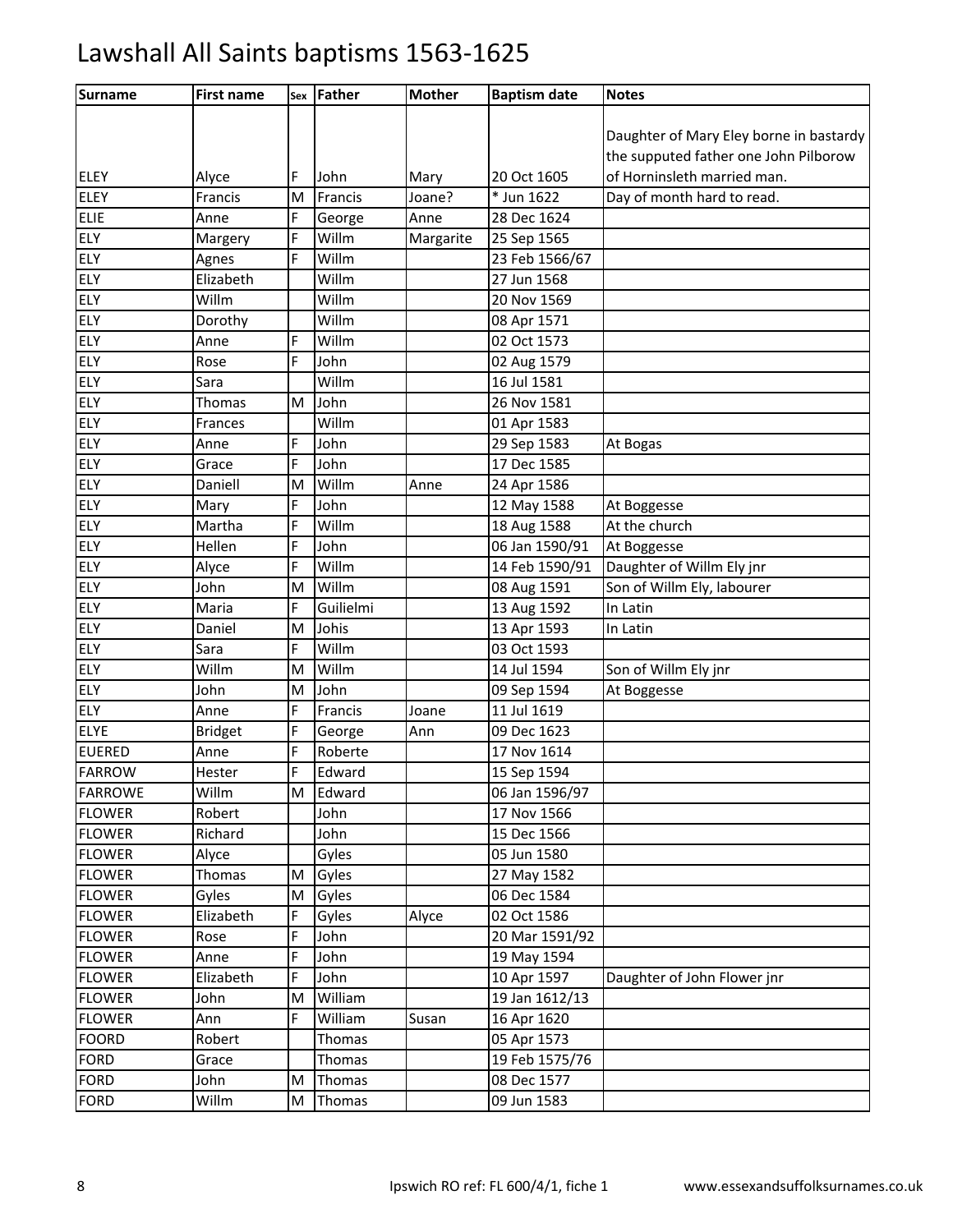| <b>Surname</b>   | First name     | Sex | <b>Father</b> | <b>Mother</b> | <b>Baptism date</b> | <b>Notes</b>                                                                                                                                                                        |
|------------------|----------------|-----|---------------|---------------|---------------------|-------------------------------------------------------------------------------------------------------------------------------------------------------------------------------------|
| <b>FRANCKLIN</b> | William        | м   | William       | Grace         | 10 Feb 1623/24      |                                                                                                                                                                                     |
| <b>FROST</b>     | Gyles          |     | Willm         |               | 14 Oct 1565         |                                                                                                                                                                                     |
| <b>FROST</b>     | Robert         |     | John          |               | 05 Apr 1568         |                                                                                                                                                                                     |
| <b>FROST</b>     | John           | M   | Willm         |               | 17 Jun 1571         |                                                                                                                                                                                     |
| <b>FROST</b>     | Edmond         |     | Thomas        |               | 04 Jun 1572         |                                                                                                                                                                                     |
| <b>FROST</b>     | Robert         | M   | Thomas        |               | 14 May 1573         | In Hennings?                                                                                                                                                                        |
| <b>FROST</b>     | Anne           | F   | Willm         |               | 19 Sep 1574         |                                                                                                                                                                                     |
| <b>FROST</b>     | Rafe           |     | Thomas        |               | 27 Feb 1574/75      |                                                                                                                                                                                     |
| <b>FROST</b>     | <b>Bryget</b>  |     | Thomas        |               | 24 Jun 1576         |                                                                                                                                                                                     |
| <b>FROST</b>     | James          | M   | Thomas        |               | 12 Oct 1578         |                                                                                                                                                                                     |
| <b>FROST</b>     | Mary           | F   | Thomas        |               | 13 Dec 1579         |                                                                                                                                                                                     |
| <b>FROST</b>     | Thomas         | M   | Thomas        |               | 04 Feb 1581/82      |                                                                                                                                                                                     |
| <b>FROST</b>     | Charles        | M   | Thomas        |               | 29 Mar 1584         |                                                                                                                                                                                     |
| <b>FROST</b>     | Elizabeth      | F   | Henry         |               | 13 Jul 1595         |                                                                                                                                                                                     |
| <b>FROST</b>     | Anne           | F   | Henry         |               | 15 Jun 1598         |                                                                                                                                                                                     |
| <b>FROST</b>     | <b>Bridget</b> | F   | Robart        | Elizabeth     | $* * 1621/2$        | Daughter of Elizabeth Kinge, Base the<br>reputed father is Robart Frost of<br>Shimpling. (no date - falls between<br>baptisms on 3rd Feb and 17th Feb).                             |
| <b>FROSTE</b>    | Mary           | M   | Henry         | Mary          | 28 Oct 1601         |                                                                                                                                                                                     |
| <b>FROSTE</b>    | <b>Bridget</b> | F   | Henry         | Anne          | 05 Aug 1604         |                                                                                                                                                                                     |
| <b>FULLER</b>    | Elizabeth      | F   | John          | Agnes         | 30 Sep 1599         |                                                                                                                                                                                     |
| <b>FULLER</b>    | John           | M   | John          | Agnes         | 02 Nov 1600         |                                                                                                                                                                                     |
| <b>FULLER</b>    | Susan          | F   | John          | Agnes         | 05 Jun 1603         |                                                                                                                                                                                     |
| <b>FULLER</b>    | Thomas         | M   | John          | Agnes         | 26 Dec 1605         |                                                                                                                                                                                     |
| <b>FULLER</b>    | Anne           | F   | John          | Agnes         | 26 Jul 1607         |                                                                                                                                                                                     |
| <b>FULLER</b>    | Giles          | M   | John          |               | 15 Apr 1610         |                                                                                                                                                                                     |
| <b>GALLANT</b>   | Anthony        | M   | Thomas        |               | 25 Feb 1570/71      |                                                                                                                                                                                     |
| <b>GALLANT</b>   | Grace          |     | Robert        | Agnes         | 12 Dec 1588         | Agnes Cricke had a still borne a Bastard,<br>and she hath confessed yt. Robert<br>Gallant of Brockley is the father, wc child<br>was baptized the XIIth of Decemb &<br>named Grace. |
| <b>GAME</b>      | Marye          | F   | Thomas        |               | 19 Nov 1618         |                                                                                                                                                                                     |
| GAME             | Faith          | F   | Thomas        | Mary          | 13 May 1624         |                                                                                                                                                                                     |
| <b>GARDENER</b>  | James          |     | Richard       |               | 14 Jan 1583/84      |                                                                                                                                                                                     |
| <b>GARDNER</b>   | Richard        | M   | Richard       |               | 26 Oct 1567         |                                                                                                                                                                                     |
| <b>GARDNER</b>   | Robert         | M   | Richard       |               | 10 Jul 1569         |                                                                                                                                                                                     |
| <b>GARDNER</b>   | Agnes          | F   | Richard       |               | 22 Jul 1571         |                                                                                                                                                                                     |
| <b>GARDNER</b>   | Gyles          | M   | Richard       |               | 13 Sep 1573         |                                                                                                                                                                                     |
| <b>GARDNER</b>   | Samuell        | M   | Richard       |               | 02 Jan 1574/75      |                                                                                                                                                                                     |
| <b>GARDNER</b>   | Willm          | M   | Rich.         |               | 18 Jan 1578/79      |                                                                                                                                                                                     |
| GARDNER          | Thomas         | M   | Rich          |               | 24 Sep 1581         |                                                                                                                                                                                     |
| GODDARD          | Hellen         | F   | Thomas        |               | 21 Jan 1587/88      |                                                                                                                                                                                     |
| <b>GODDARD</b>   | Anne           | F   | Robert        |               | 07 Dec 1589         |                                                                                                                                                                                     |
| GODDARD          | Daniell        | M   | Robt          |               | 15 Jan 1591/92      |                                                                                                                                                                                     |
| GODDARD          | Frances        | F   | Robt          |               | 07 Apr 1594         |                                                                                                                                                                                     |
| <b>GODDARD</b>   | Thomas         | M   | Thomas        | Dorothe       | 08 May 1625         |                                                                                                                                                                                     |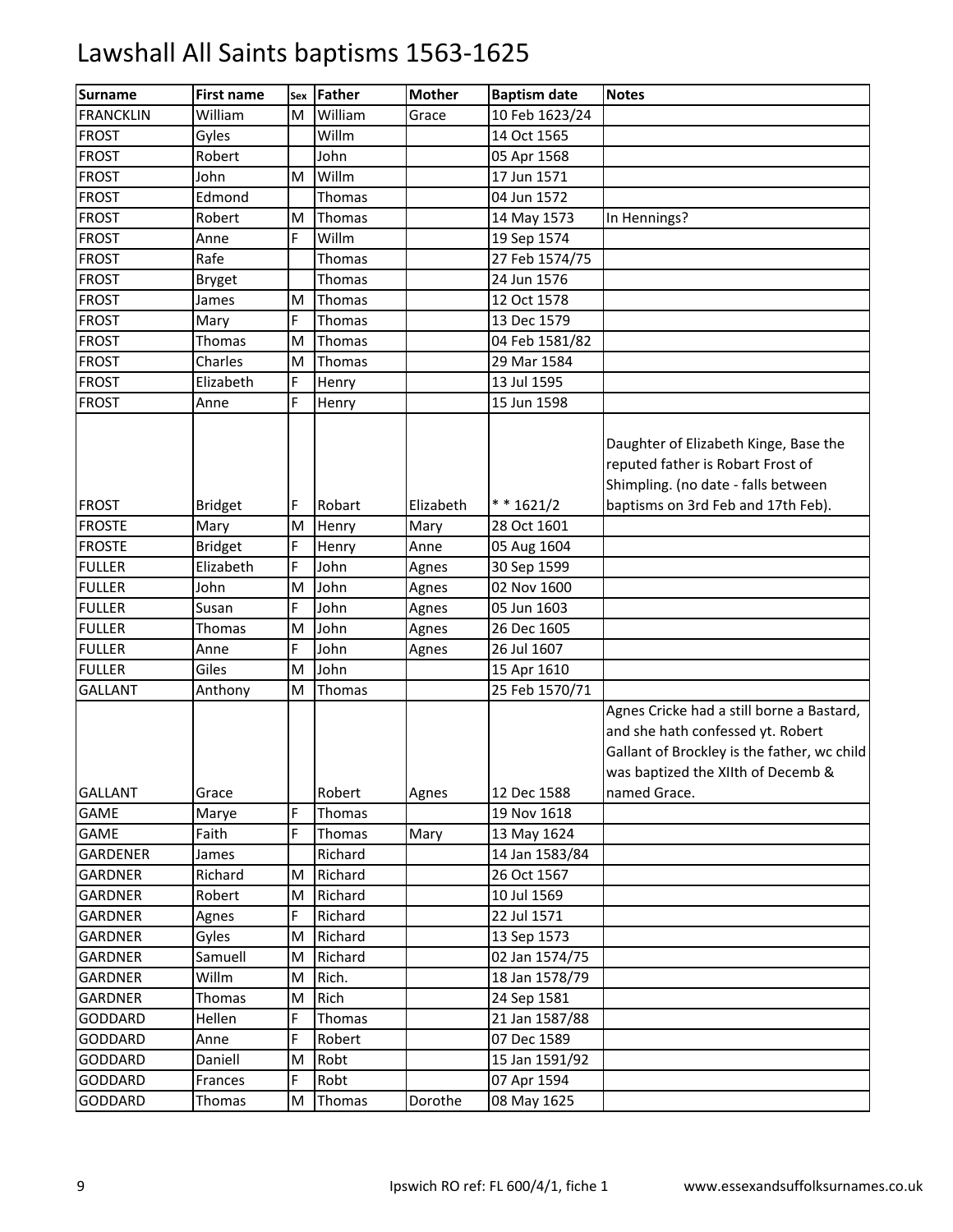| <b>Surname</b>    | <b>First name</b> | Sex | <b>Father</b> | <b>Mother</b>   | <b>Baptism date</b> | <b>Notes</b>                                                                                                                 |
|-------------------|-------------------|-----|---------------|-----------------|---------------------|------------------------------------------------------------------------------------------------------------------------------|
| <b>GODDERD</b>    | John              | M   | Robt          |                 | 18 May 1597         |                                                                                                                              |
| <b>GODWARD</b>    | Rose              | F.  | Thomas        | Dorathe         | 26 Sep 1619         |                                                                                                                              |
| <b>GOLDSMITH</b>  | Henerie           | M   | Thoms.        |                 | 24 Mar 1611/12      |                                                                                                                              |
| <b>GOODCHILD</b>  | Luce              | F   | Richard       |                 | 31 Dec 1564         |                                                                                                                              |
| <b>GOSHAUK</b>    | Alice             | Ë   | Thomas        | Alice           | 12 Jan 1619/20      |                                                                                                                              |
| <b>GOSHAUKE</b>   | John              | M   | Thomas        | Johan           | 24 Jul 1603         |                                                                                                                              |
| <b>GOSHAUKE</b>   | Sara              | F.  | Thomas        | Elizab          | 22 Aug 1621         |                                                                                                                              |
| <b>GOSNODE</b>    | Roberte           | M   | Roberte       | Jane            | 14 Feb 1601/2       |                                                                                                                              |
| <b>GOULDSMITH</b> | John              | M   | Thomas        |                 | 03 Jun 1610         |                                                                                                                              |
|                   |                   |     |               |                 |                     | Daughter of Marye Haywarde borne out                                                                                         |
|                   |                   |     |               |                 |                     | of marriage and layd to one Phillipe                                                                                         |
| <b>GOWERS</b>     | <b>Bridget</b>    | F.  | Phillipe      | Marye           | 10 Sep 1613         | Gowers of Hunden.                                                                                                            |
| <b>HAMAND</b>     | Phillip           | M   | Robart        | <b>Bridget</b>  | 15 Oct 1621         |                                                                                                                              |
| <b>HAMANT</b>     | Susan             | F   | Robert        | Margerett       | 18 May 1624         |                                                                                                                              |
| <b>HAMMANT</b>    | Margaret          | F   | Robart        | Margaret        | 22 Mar 1619/20      |                                                                                                                              |
| <b>HAMMON</b>     | Elizabeth         |     | Robert        | Elizabeth       | 23 May 1564         |                                                                                                                              |
| <b>HAMMOND</b>    | Willm             |     | Robert        |                 | 25 Nov 1565         | Robert Hammond at Motts                                                                                                      |
| <b>HAMMOND</b>    | Anne              |     | Richard       |                 | 18 May 1567         |                                                                                                                              |
| <b>HAMMOND</b>    | Anne              |     | Thomas        |                 | 04 Jun 1570         |                                                                                                                              |
| <b>HAMMOND</b>    | George            | M   | Thomas        |                 | 07 Jun 1573         |                                                                                                                              |
| <b>HAMMOND</b>    | Thomas            | M   | Phillippe     |                 | 09 Jul 1573         |                                                                                                                              |
| <b>HAMMOND</b>    | Robert            |     | Phillippe     |                 | 08 Apr 1576         |                                                                                                                              |
| <b>HAMMOND</b>    | Robert            |     | Thomas        |                 | 03 Jun 1576         |                                                                                                                              |
| <b>HAMMOND</b>    | Elizabeth         | F   | Philip        | Elizabeth       | 10 Oct 1599         | At the Saltehouse                                                                                                            |
| <b>HAMMOND</b>    | <b>Bridget</b>    | F   | Thomas        | <b>Bridget</b>  | 09 Dec 1600         |                                                                                                                              |
| <b>HAMMOND</b>    | Roberte           | M   | Roberte       | Barbera         | 18 Apr 1602         |                                                                                                                              |
| <b>HAMMOND</b>    | Joseph            | M   | Thomas        | <b>Bridget</b>  | 16 Jan 1602/3       |                                                                                                                              |
| <b>HAMMOND</b>    | Anne              | E.  | Robert        | <b>Bridgett</b> | 19 Feb 1603/4       | <b>Att Barkers</b>                                                                                                           |
| <b>HAMMOND</b>    | Philipp           | M   | Thomas        | <b>Bridgett</b> | 24 Jan 1604/5       |                                                                                                                              |
| <b>HAMMOND</b>    | Elizabeth         | F   | Robert        | <b>Bridgett</b> | 25 May 1606         |                                                                                                                              |
| <b>HAMMOND</b>    | Elizabeth         |     |               |                 | 06 Jan 1606/7       | Very small writing, some words lost. The<br>younger? Refers to this enty or that<br>above of John son of John Bray on 4 Jan? |
| <b>HAMMOND</b>    | Marie             | F   | Thomas        |                 | 23 Jan 1609/10      |                                                                                                                              |
| <b>HAMMOND</b>    | Willm             | Μ   | Robt          |                 | 22 Dec 1609         | At Barkers. Entry is squeezed in at top of<br>1610 baptisms, but is probably 1609.                                           |
| <b>HAMMOND</b>    | <b>Bridget</b>    | F   | Robert        |                 | 30 Sep 1617         |                                                                                                                              |
| <b>HAMMOND</b>    | Thomas            | M   | Roberte       |                 | 12 Jan 1618/19      |                                                                                                                              |
| <b>HAMMOND</b>    | Wright            | M   | Robert        | <b>Bridgit</b>  | 02 Feb 1624/25      |                                                                                                                              |
| <b>HAMMONDE</b>   | Elizabeth         | F   | Thomas        |                 | 26 Jun 1611         |                                                                                                                              |
| <b>HAMMONDE</b>   | Marget            | F   | Roberte       |                 | 21 Feb 1612/13      |                                                                                                                              |
| <b>HAMMONT</b>    | Mary              | F   | Phillip       | Margery         | 10 Jul 1622         |                                                                                                                              |
| <b>HAMON</b>      | Mary              |     | Robert        |                 | 07 Nov 1563         |                                                                                                                              |
| <b>HAMOND</b>     | Thomas            | M   | Thomas        | Margret         | 21 Sep 1564         |                                                                                                                              |
| <b>HAMOND</b>     | Richard           | Μ   | Thomas        |                 | 15 Jan 1566/67      |                                                                                                                              |
| <b>HAMOND</b>     | Marie             |     | Philippe      |                 | 25 Mar 1571         |                                                                                                                              |
| <b>HAMOND</b>     | Rose              | F   | Phillip       |                 | 16 Nov 1578         |                                                                                                                              |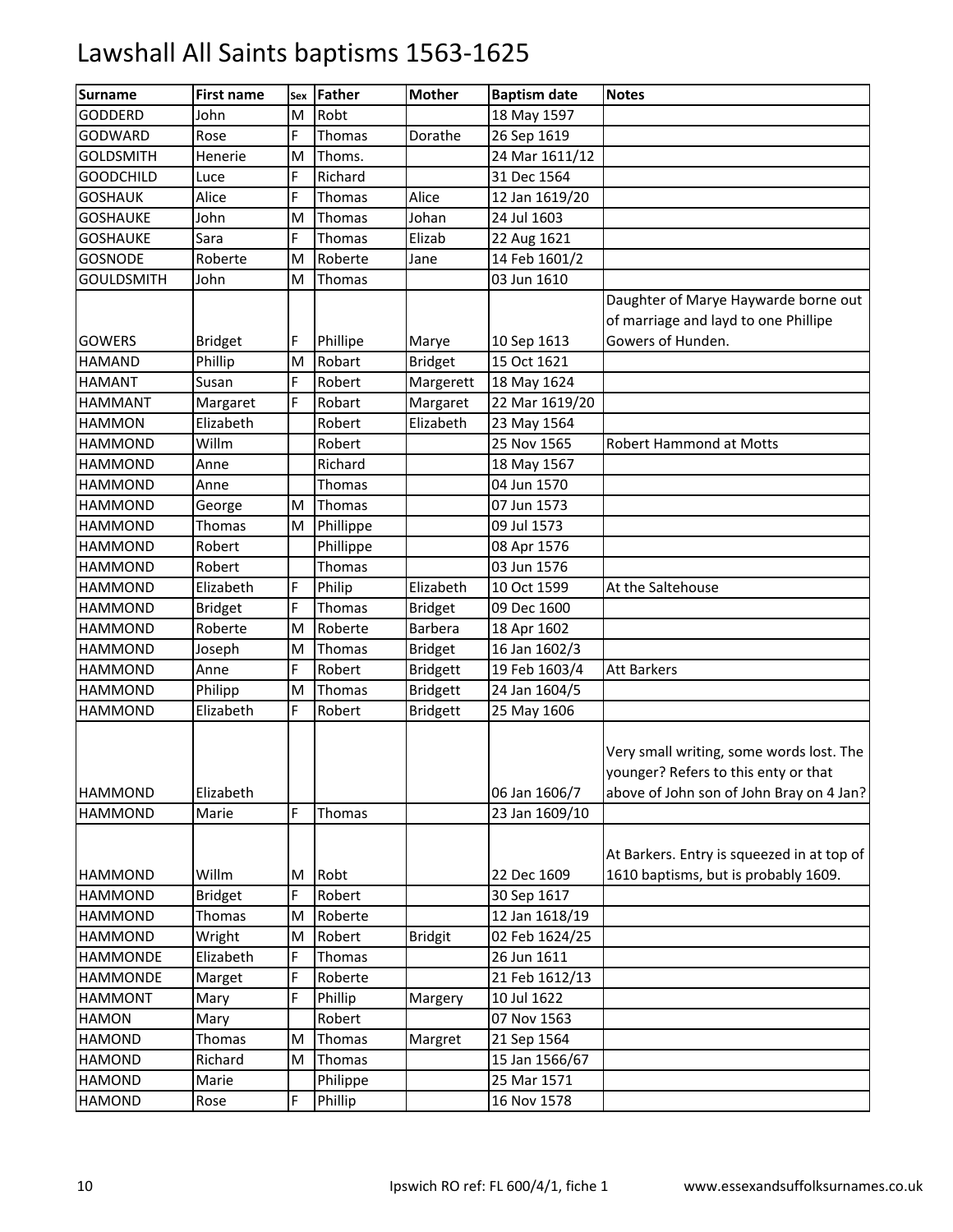| <b>Surname</b>   | <b>First name</b> | Sex | Father  | <b>Mother</b>  | <b>Baptism date</b> | <b>Notes</b>                                                                                                        |
|------------------|-------------------|-----|---------|----------------|---------------------|---------------------------------------------------------------------------------------------------------------------|
| <b>HAMOND</b>    | Willm             | м   | Thomas  |                | 16 Aug 1579         | At Rononey?                                                                                                         |
| <b>HAMOND</b>    | Robert            | M   | Robert  |                | 25 Oct 1579         |                                                                                                                     |
| <b>HAMOND</b>    | Francs            | M   | John    |                | 02 Feb 1579/80      |                                                                                                                     |
| <b>HAMOND</b>    | Dorothy           |     | Robt    |                | 08 Jan 1580/81      |                                                                                                                     |
| <b>HAMOND</b>    | John              | M   | John    |                | 15 Oct 1581         |                                                                                                                     |
| <b>HAMOND</b>    | John              | M   | Philip  |                | 18 Oct 1581         |                                                                                                                     |
| <b>HAMOND</b>    | Elizabeth         |     | Thomas  |                | 01 Jan 1581/82      |                                                                                                                     |
| <b>HAMOND</b>    | Willm             | м   | Robt    |                | 01 Jul 1582         |                                                                                                                     |
| <b>HAMOND</b>    | Abraham           | M   | John    |                | 17 Feb 1582/83      |                                                                                                                     |
| <b>HAMOND</b>    | Willm             | M   | John    |                | 14 Mar 1583/84      |                                                                                                                     |
| <b>HAMOND</b>    | Margery           | F   | Phillip |                | 08 Nov 1584         |                                                                                                                     |
| <b>HAMOND</b>    | Mary              |     | John    |                | 26 Nov 1585         |                                                                                                                     |
| <b>HAMOND</b>    | Mary              | F   | John    | <b>Bridget</b> | 09 Jul 1587         |                                                                                                                     |
| <b>HAMOND</b>    | Peter             | M   | John    |                | 21 Dec 1588         | <b>Heeckes</b>                                                                                                      |
| <b>HAMOND</b>    | Phillip           | M   | John    |                | 21 Feb 1590/91      |                                                                                                                     |
| <b>HAMOND</b>    | Phillip           | M   | Phillip |                | 18 Aug 1596         | Son of Phillip Hamond jnr                                                                                           |
| <b>HAMOND</b>    | Thomas            | M   | Thomas  |                | 30 Oct 1597         |                                                                                                                     |
| <b>HAMOND</b>    | John              | M   | Phillip |                | 19 Jan 1597/98      | Of Salters                                                                                                          |
| <b>HAMOND</b>    | Lydea             | F   | Thomas  |                | 15 Feb 1598/99      |                                                                                                                     |
| <b>HAMOND</b>    | John              | M   | Robert  | <b>Bridget</b> | 11 Aug 1619         |                                                                                                                     |
| <b>HAMOND</b>    | William           | M   | Robert  | Margaret       | 27 Apr 1622         | Of Salters                                                                                                          |
| <b>HAMONDE</b>   | Francis           | M   | Robert  |                | 04 Sep 1614         |                                                                                                                     |
| <b>HANNIBALL</b> | John              | M   | Edward  | Jane           | 12 Mar 1625/26      |                                                                                                                     |
| <b>HARVEY</b>    | Willm             | М   |         | Ag*            |                     | Willm. & Margaret? Son and daughter<br>of Borne in bast. Birth date: 29 Jan<br>(same as bap date or bap not given?) |
| <b>HARVEY</b>    | Margaret?         | F   |         | Ag*            |                     | Willm. & Margaret? Son and daughter<br>of Borne in bast. Birth date: 29 Jan<br>(same as bap date or bap not given?) |
| <b>HAUENS</b>    | Marie             | F   | William |                | 21 Jul 1612         |                                                                                                                     |
| <b>HAYARD</b>    | Robart            | M   |         | Ann            | 03 Oct 1619         |                                                                                                                     |
| <b>HAYWARD</b>   | Willm             | M   | Willm   |                | 19 Mar 1571/72      | Born & christened in bast.                                                                                          |
| <b>HAYWARD</b>   | Dorothy           |     | Willm   |                | 02 Apr 1575         |                                                                                                                     |
| <b>HAYWARD</b>   | Mary              |     | Willm   |                | 13 Jan 1576/77      |                                                                                                                     |
| <b>HAYWARD</b>   | Barbara           | F   | Richard |                | 09 Jun 1583         |                                                                                                                     |
| <b>HAYWARD</b>   | John              | M   | Willm   |                | 22 Sep 1583         |                                                                                                                     |
| <b>HAYWARD</b>   | Mary              |     | Richard |                | 07 Oct 1585         |                                                                                                                     |
| <b>HAYWARD</b>   | Anne              | F   | Thomas  |                | 25 Jan 1588/89      |                                                                                                                     |
| <b>HAYWARD</b>   | John              | M   | Richard | Elizabeth      | 27 Jul 1600         |                                                                                                                     |
| <b>HAYWARD</b>   | Agnis             | F   | William |                | 26 Nov 1614         |                                                                                                                     |
| <b>HAYWARD</b>   | Elizabeth         | F   | John    |                | 12 Mar 1614/15      |                                                                                                                     |
| <b>HAYWARD</b>   | Susann            | F   | John    | Elysabeth      | 21 Nov 1619         |                                                                                                                     |
| <b>HAYWARD</b>   | William           | M   | John    | Katherine      | 24 Dec 1620         |                                                                                                                     |
| <b>HAYWARD</b>   | Thomas            | M   | John    | Elizabeth      | 24 Feb 1621/22      |                                                                                                                     |
| <b>HAYWARD</b>   | Rachell           | F   | John    | Catherine      | 24 Feb 1624/25      |                                                                                                                     |
| <b>HAYWARDE</b>  | John              | M   | William |                | 12 May 1611         |                                                                                                                     |
| <b>HAYWARDE</b>  | Thomas            | M   | William |                | 23 Aug 1612         |                                                                                                                     |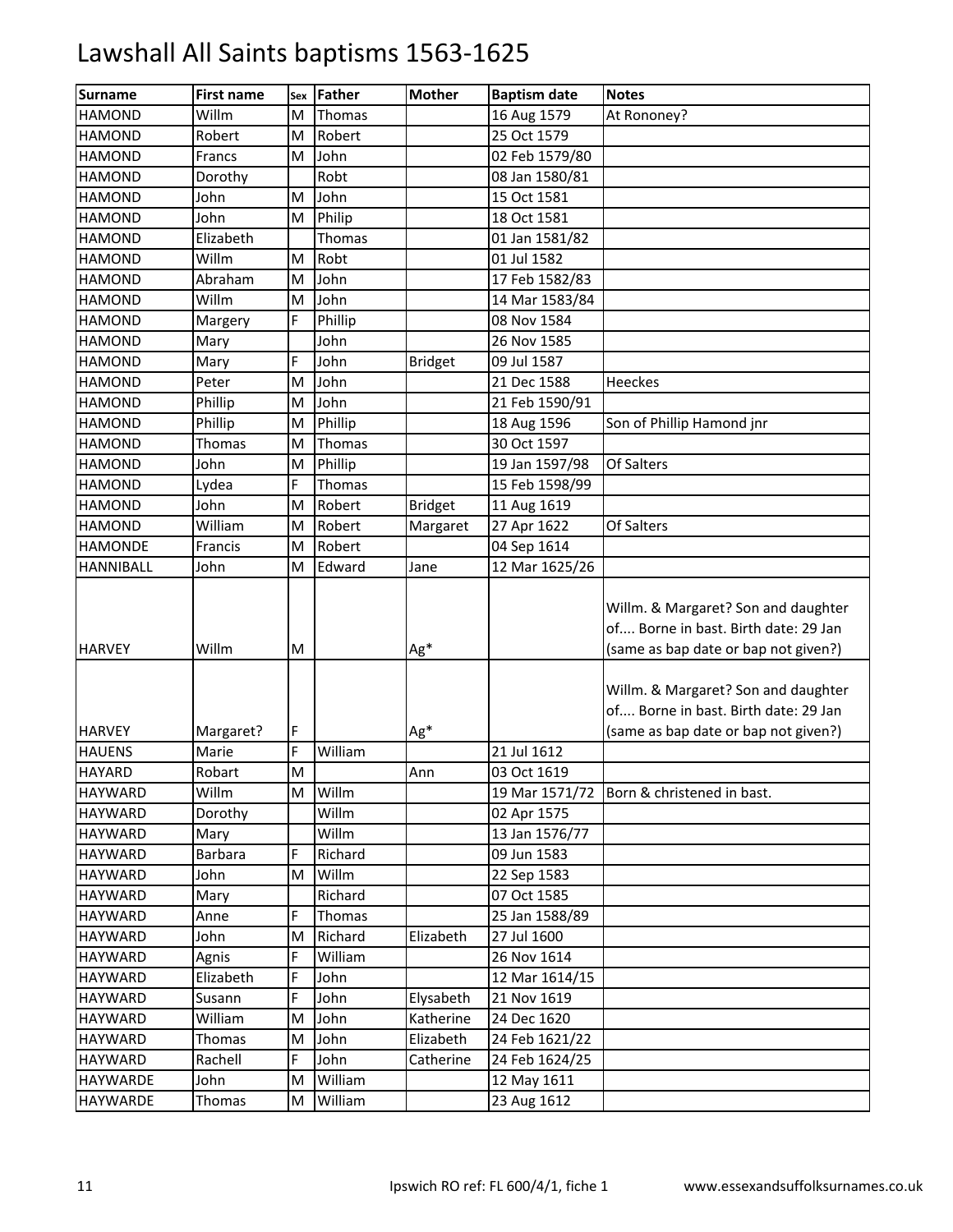| <b>Surname</b>  | <b>First name</b> | Sex | Father   | <b>Mother</b> | <b>Baptism date</b> | <b>Notes</b>                             |
|-----------------|-------------------|-----|----------|---------------|---------------------|------------------------------------------|
| <b>HAYWARDE</b> | John              | M   | John     |               | 20 Jun 1613         |                                          |
|                 |                   |     |          |               |                     | Daughter of Marye Haywarde borne out     |
|                 |                   |     |          |               |                     | of marriage and layd to one Phillipe     |
| <b>HAYWARDE</b> | <b>Bridget</b>    | F   | Phillipe | Marye         | 10 Sep 1613         | Gowers of Hunden.                        |
| <b>HEAD</b>     | John              | M   | John     |               | 07 Feb 1590/91      | Son of John Head jnr                     |
|                 |                   |     |          |               |                     |                                          |
| <b>HEAD</b>     | Margaretha        | F   | Johis    |               | 05 Nov 1592         | In Latin. Daughter of "Johis" Head jnr   |
| <b>HEAD</b>     | Mary              | F   | Henry    |               | 13 Oct 1593         |                                          |
| <b>HEAD</b>     | Anne              | F   | John     |               | 13 Oct 1593         |                                          |
| <b>HEAD</b>     | Abigall           | E.  | Henry    |               | 11 Jan 1595/96      |                                          |
| <b>HEAD</b>     | Margery           | F   | John     |               | 14 Mar 1595/96      | Daughter of John Head, glover            |
| <b>HEAD</b>     | Gyles             | M   | John     |               | 16 Jul 1598         | Son of John Head, glover                 |
| <b>HEAD</b>     | John              | M   | Henrie   | Margaret      | 10 Jun 1599         |                                          |
| <b>HEAD</b>     | Henry             | M   | Henry    | Margaret      | 16 Nov 1606         |                                          |
| <b>HEAD</b>     | Ann               | F   | John     | Grace         | 22 Apr 1622         |                                          |
| <b>HEAD</b>     | Sarah             | F   | John     | Grace         | 09 Feb 1625/26      | Daughter of John Head jnr                |
| <b>HEDGE</b>    | Mary              |     | John     |               | 03 Oct 1563         |                                          |
| <b>HERD</b>     | Grace             | F   | John     | Grace         | 10 Sep 1620         |                                          |
| <b>HERD</b>     | Francis           | F   | Gyles    | Francis       | 10 Jul 1623         |                                          |
| <b>HEYWARD</b>  | Richard           | M   | Richard  | Elsabeth      | 13 Nov 1586         |                                          |
| <b>HEYWARD</b>  | Willm             | M   | Richard  |               | 09 Mar 1588/89      |                                          |
| <b>HEYWARD</b>  | Anne              | F   | Richard  |               | 02 Feb 1590/91      |                                          |
| <b>HEYWARD</b>  | Barbara           | F   | Thomas   |               | 14 Feb 1590/91      |                                          |
| <b>HEYWARD</b>  | Elizabeth         | F.  | Willm    |               | 03 Jan 1591/92      |                                          |
| <b>HEYWARD</b>  | Martha            | F   | Thoms.   |               | 12 Mar 1592/93      |                                          |
| <b>HEYWARD</b>  | Susanna           | F   | Willm    |               | 18 Mar 1592/93      | In Latin                                 |
|                 |                   |     |          |               |                     |                                          |
|                 |                   |     |          |               |                     | No parents' names in register. Not clear |
| <b>HEYWARD</b>  | Anne              |     |          |               | 27 Oct 1594         | if surname is that of father or mother.  |
| <b>HEYWARD</b>  | Willm             | M   | Willm    |               | 23 Mar 1594/95      |                                          |
| <b>HEYWARD</b>  | Johan             | M   | Willm.   |               | 19 Dec 1596         |                                          |
| <b>HEYWARD</b>  | Elizabeth         | F   | Richard  |               | 01 May 1597         |                                          |
|                 |                   |     |          |               |                     | Daughter of Mary Crick, singlewoman a    |
|                 |                   |     |          |               |                     | bastard and Willm. Heyward junior a      |
| <b>HEYWARD</b>  | <b>Brydget</b>    | F   | Willm    | Mary          | 29 Oct 1597         | marryed man.                             |
| <b>HEYWARD</b>  | Malhye            | F   | John     |               | 03 Aug 1617         |                                          |
| <b>HEYWARD</b>  | Faith             | F   | William  |               | 21 Mar 1618/19      |                                          |
| <b>HILL</b>     | Lawrence          |     | John     |               | * Mar 1563/4        | Day of month faded.                      |
| <b>HILL</b>     | Joane             | F   | John     |               | 18 Jun 1570         |                                          |
| <b>HILL</b>     | Alice             | F   | Oliver   | Elizabeth     | 05 Sep 1619         |                                          |
| <b>HILLS</b>    | Edward            | M   | Oliver   | Elisabeth     | 20 Nov 1621         |                                          |
| HOY             | Anne              | F   | George   | Dorothe       | 29 Sep 1605         |                                          |
| HOY             | Francis           | F   | George   | Dorothe       | 25 Mar 1608         |                                          |
|                 |                   |     |          |               |                     | Mistresse Elizabeth Hubbard daughter of  |
| <b>HUBBERD</b>  | Elizabeth         | F   | Henry    |               | 20 Aug 1585         | Mr. Henry Hubberd                        |
| <b>HUNT</b>     | Prudence          | F   | Bennet   | Katherine     | 12 Feb 1586/87      |                                          |
| <b>HUNT</b>     | Richard           | M   | Bennet   |               | 03 Aug 1589         |                                          |
| <b>HUNT</b>     | Katherine         | F   | Bennet   |               | 13 May 1595         |                                          |
| <b>HUNT</b>     | Bennett           | M   | Bennett  | Katherin      | 17 Feb 1599/00      |                                          |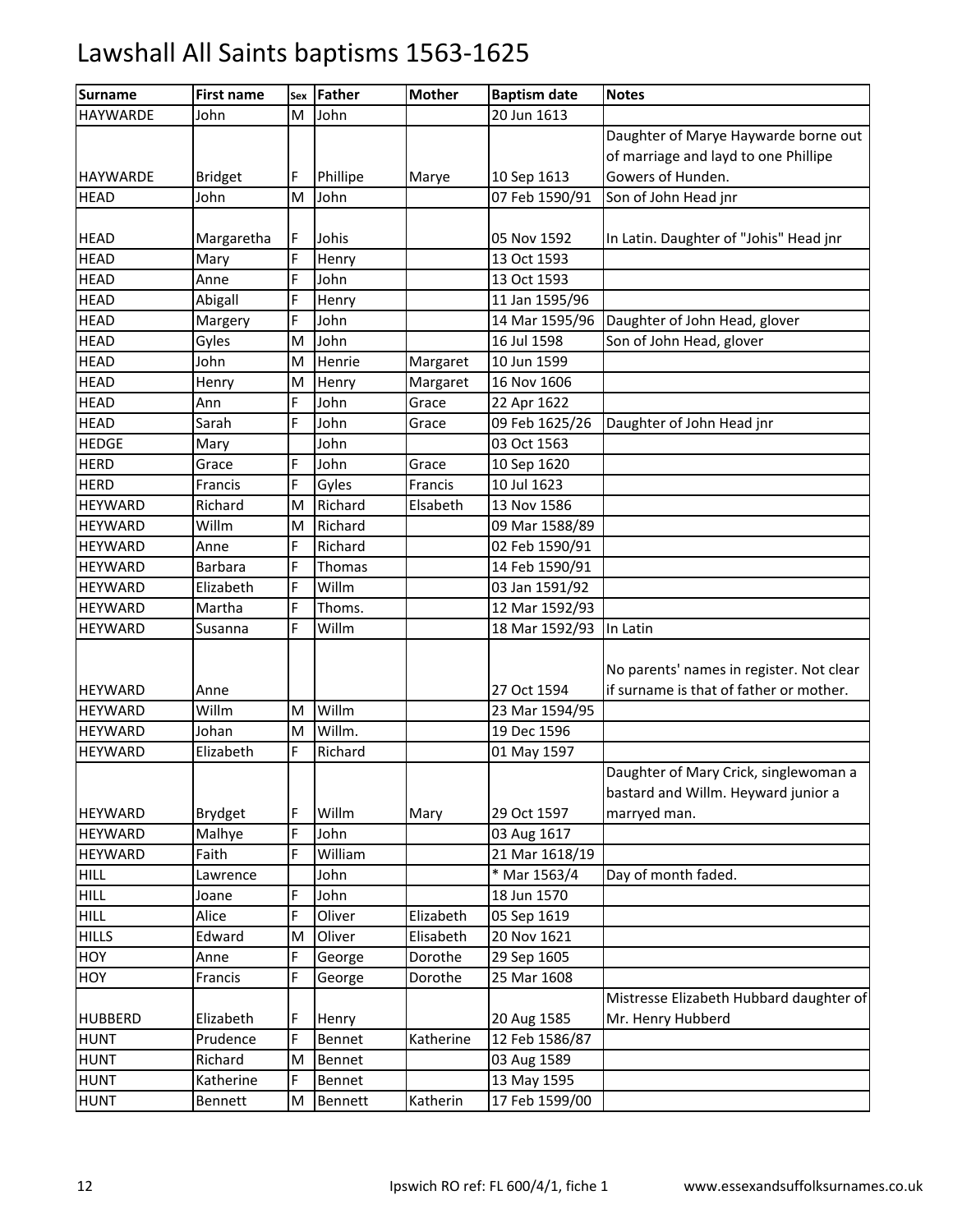| <b>Surname</b>   | <b>First name</b> | Sex | Father    | <b>Mother</b> | <b>Baptism date</b> | <b>Notes</b>                                                                                                                                                                                                                                                                                                                         |
|------------------|-------------------|-----|-----------|---------------|---------------------|--------------------------------------------------------------------------------------------------------------------------------------------------------------------------------------------------------------------------------------------------------------------------------------------------------------------------------------|
| <b>HUNT</b>      | William           | M   | John      | Barbara       | 16 Mar 1599/00      | Son of John Hunt senior                                                                                                                                                                                                                                                                                                              |
| <b>HUNT</b>      | William           | M   |           | Katherin      | 04 Jun 1620         | Borne in Bastedie                                                                                                                                                                                                                                                                                                                    |
| <b>INGOLD</b>    | Susan             | F.  | Robert    | Susan         | 27 Oct 1605         |                                                                                                                                                                                                                                                                                                                                      |
| <b>INGOLDE</b>   | Robert            | M   | Robert    | Susan         | 26 Jun 1603         |                                                                                                                                                                                                                                                                                                                                      |
| <b>JACKSONNE</b> | Elizabeth         |     | Henry     |               | 22 Oct 1570         |                                                                                                                                                                                                                                                                                                                                      |
| <b>JAGGARD</b>   | John              | M   | John      |               | 18 Jul 1596         |                                                                                                                                                                                                                                                                                                                                      |
| <b>JAMES</b>     | Elizabeth         |     | Richard   |               | 21 Aug 1565         |                                                                                                                                                                                                                                                                                                                                      |
| <b>JAMES</b>     | Susanna           |     | Richard   |               | 09 Apr 1570         |                                                                                                                                                                                                                                                                                                                                      |
| <b>JAMES</b>     | Willm.            |     | Richard   |               | 07 Aug 1571         |                                                                                                                                                                                                                                                                                                                                      |
| <b>JAMES</b>     | Mary              |     | Richard   |               | 08 Nov 1573         |                                                                                                                                                                                                                                                                                                                                      |
| <b>JAMES</b>     | Francs            | M   | Richard   |               | 04 Apr 1575         |                                                                                                                                                                                                                                                                                                                                      |
| <b>JAMES</b>     | Thomas            |     | Richard   |               | 07 Oct 1576         |                                                                                                                                                                                                                                                                                                                                      |
| <b>JAMES</b>     | Joane             | E.  | Rich.     |               | 12 Jul 1579         |                                                                                                                                                                                                                                                                                                                                      |
| <b>JAMES</b>     | Richard           | M   | Richard   |               | 23 Apr 1581         |                                                                                                                                                                                                                                                                                                                                      |
| <b>JAMES</b>     | Thomas            | M   | Thomas    |               | 06 May 1582         |                                                                                                                                                                                                                                                                                                                                      |
| <b>JAMES</b>     | Edward            | M   | Thomas    |               | 15 Nov 1584         |                                                                                                                                                                                                                                                                                                                                      |
| <b>JAMES</b>     | Rebecca           | F   | Thomas    |               | 13 Oct 1611         |                                                                                                                                                                                                                                                                                                                                      |
| <b>JAMES</b>     | Francis           | M   | Thomas    |               | 13 Jun 1613         |                                                                                                                                                                                                                                                                                                                                      |
| <b>JAMES</b>     | Daniell           | M   | Thomas    |               | 16 Mar 1614/15      |                                                                                                                                                                                                                                                                                                                                      |
| <b>JAMES</b>     | Frances           | F   | Thomas    |               | 05 Dec 1616         |                                                                                                                                                                                                                                                                                                                                      |
| <b>JOHNSON</b>   | Georg             |     | John      |               | 18 Oct 1568         |                                                                                                                                                                                                                                                                                                                                      |
| <b>JOHNSONNE</b> | Francs            | M   | John      |               | 03 Aug 1567         |                                                                                                                                                                                                                                                                                                                                      |
| <b>KERINTON</b>  | Lettice           | F.  | Henry     | Elizabeth     | 21 Dec 1603         |                                                                                                                                                                                                                                                                                                                                      |
| <b>KERINTON</b>  | Rebecca           | F   | Henry     | Elizabeth     | 16 May 1605         |                                                                                                                                                                                                                                                                                                                                      |
| <b>KING</b>      | John              | M   | Henry     |               | 09 Jan 1585/86      |                                                                                                                                                                                                                                                                                                                                      |
| <b>KING</b>      | Mary              | F   | Henry     |               | 15 Dec 1588         |                                                                                                                                                                                                                                                                                                                                      |
| <b>KING</b>      | Agnes             | F.  | Robert    |               | 09 Mar 1588/89      |                                                                                                                                                                                                                                                                                                                                      |
| <b>KING</b>      | Henry             | M   | Henry     |               | 16 Apr 1592         |                                                                                                                                                                                                                                                                                                                                      |
| <b>KING</b>      | Richard           | M   | Michaelis |               | 06 Feb 1592/93      | In Latin. Born 28 Jan 1592/3                                                                                                                                                                                                                                                                                                         |
|                  |                   |     |           |               |                     | Son of Michaell King, minister. Born 7                                                                                                                                                                                                                                                                                               |
| <b>KING</b>      | Michaell          | М   | Michaell  |               | 26 Jan 1594/95      | Jan 1594/5                                                                                                                                                                                                                                                                                                                           |
| <b>KING</b>      | Phillip           | M   | Henry     |               | 30 Nov 1596         |                                                                                                                                                                                                                                                                                                                                      |
| <b>KING</b>      | Thomazin          | F.  | Henry     |               | 12 Feb 1597/98      |                                                                                                                                                                                                                                                                                                                                      |
|                  |                   |     |           |               |                     | Of Jesse Renold, single woman and "the<br>father a marryed man whose name is<br>Robert Kinge of the towne of<br>Cockefielde. This child was born in bast.,<br>and christened but the mother was not<br>purified by the order of the church and<br>ranne away the next day that the child<br>was baptized and toke the child with her |
| <b>KINGE</b>     | Katherine         |     | Robert    | Jesse         | 30 Mar 1566         | the last day of Marche.                                                                                                                                                                                                                                                                                                              |
| <b>KINGE</b>     | Susanna           | F   | Henry     | Thomasyn      | 19 Jul 1601         |                                                                                                                                                                                                                                                                                                                                      |
| <b>KINGE</b>     | <b>Bridget</b>    |     | Robart    | Elizabeth     | $* * 1621/2$        | Daughter of Elizabeth Kinge, Base the<br>reputed father is Robart Frost of<br>Shimpling. (no date - falls between<br>baptisms on 3rd Feb and 17th Feb).                                                                                                                                                                              |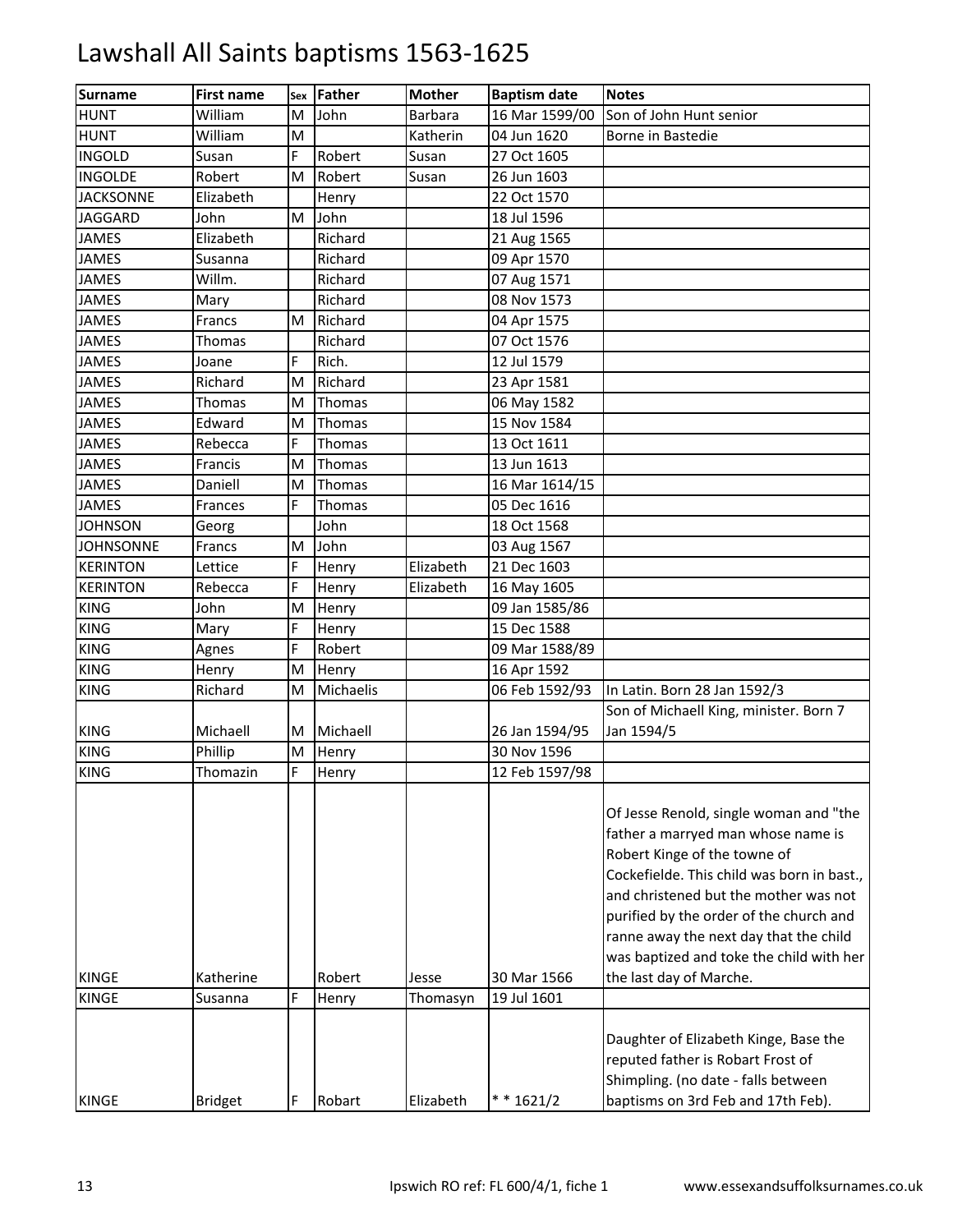| <b>Surname</b>  | <b>First name</b> |    | sex Father | <b>Mother</b>  | <b>Baptism date</b> | <b>Notes</b>                             |
|-----------------|-------------------|----|------------|----------------|---------------------|------------------------------------------|
| <b>KNITH</b>    | Grace             |    | Willm      |                | 28 Mar 1568         |                                          |
| LAMBE           | Georgius          | M  | Georgii    |                | 08 Oct 1592         | In Latin                                 |
|                 |                   |    |            |                |                     |                                          |
|                 |                   |    |            |                |                     | No parents' names in register. Not clear |
| LAMBE           | Johan             |    |            |                | 27 Dec 1593         | if surname is that of father or mother.  |
| LAMBE           | Marie             | F  | Georg      | Dorothe        | 11 Apr 1596         |                                          |
| LAMBE           | Susan             | F  | Georg      |                | 19 Mar 1597/98      |                                          |
| LAMBE           | Prudence          | F  | George     | Dorothy        | 20 Apr 1600         |                                          |
| LAMBE           | John              | M  | George     | Dorothe        | 05 Oct 1603         |                                          |
| LAMBE           | Willm             | M  | George     | Dorothe        | 24 Mar 1605/6       |                                          |
| LAMBE           | Henry             | M  | George     | Dorothy        | 28 Aug 1608         |                                          |
| LAMBE           | Faith             | F  | George     |                | 18 Dec 1610         |                                          |
|                 |                   |    |            |                |                     | Borne in bast the sonne of Abell Laver   |
|                 |                   |    |            |                |                     | supputed and Susan Turle. His mother     |
|                 |                   |    |            |                |                     | went away from hence before she was      |
| LAVER           | Robt Laver        |    | Abell      | Susan          | 30 Mar 1595         | churched.                                |
| LEAMAN          | John              | M  | John       | Marry          | 29 Jan 1586/87      |                                          |
| <b>LIMMER</b>   | Robart            | M  | John       | Winefred       | 30 Jan 1622/23      |                                          |
| <b>LOCKE</b>    | Anne              | E. | Roger      |                | 19 Jul 1584         |                                          |
| <b>LOCKE</b>    | Barbara           | F  | Roger      |                | 27 Dec 1585         |                                          |
| <b>LOCKE</b>    | Alyce             | E. | Roger      | <b>Barbara</b> | 23 Apr 1587         |                                          |
| <b>LOCKE</b>    | John              | M  | John       |                | 21 Dec 1617         |                                          |
| <b>LOCKE</b>    | Randale           | M  | John       | Susan          | 10 Oct 1624         |                                          |
| <b>LUMKIN</b>   | Edmond            | M  | Thomas     |                | 07 Nov 1563         |                                          |
| <b>MANING</b>   | Mary              | E. | Thomas     | Elizabeth      | 28 Nov 1619         |                                          |
| <b>MANNING</b>  | Thomazin          | Ė. | John       |                | 27 Aug 1598         |                                          |
| <b>MANNING</b>  | James             | M  | Thomas     | Elizabeth      | 04 Feb 1620/21      |                                          |
| <b>MANNING</b>  | Elisabeth         | E. | Thomas     | Elisabeth      | 06 Jun 1624         |                                          |
| <b>MANNINGE</b> | <b>Thomas</b>     | M  | Thomas     |                | 16 Mar 1616/17      |                                          |
| <b>MANNINGE</b> | Marget            | E. | Thomas     |                | 25 Oct 1618         |                                          |
| MAY[O ][H ]     | Jeames            | M  | James      | Ann            | 08 Jun 1623         |                                          |
| <b>MAYHEW</b>   | William           | M  | George     | Alice          | 19 Feb 1608/9       |                                          |
| <b>MELLER</b>   | Wenefryde         |    | Thomas     |                | 04 Dec 1575         |                                          |
| <b>MELLER</b>   | Thomas            | M  | Thomas     |                | 16 Jun 1577         |                                          |
| <b>MELLES</b>   | Jone              | E. | George     |                | 22 Apr 1595         |                                          |
| <b>MILLES</b>   | George            | M  | George     |                | 15 Jun 1589         |                                          |
| <b>MILLES</b>   | Thomas            | M  | George     |                | 09 May 1591         |                                          |
| <b>MILLES</b>   | Isaake            | Μ  | Georg      |                | 10 Mar 1593/94      |                                          |
|                 |                   |    |            |                |                     |                                          |
|                 |                   |    |            |                |                     | Written in very small handwriting,       |
| $MO[U_$ ]LL     | William?          | M  | Philip     | Elizabeth      | 29 Jan 1625/26      | squeezed into the bottom of the page.    |
| <b>MOTT</b>     | Francis           | F  | Perry      | Elizabeth      | 13 Oct 1620         |                                          |
| <b>MOTTE</b>    | Elizabeth         | F  | Peregrine  |                | 28 Sep 1615         |                                          |
| <b>MOTTE</b>    | Thomas            | M  | Peregrine  |                | 15 Feb 1617/18      |                                          |
| <b>MOWER</b>    | Maria             | E. | Petri      |                | 13 Apr 1593         | In Latin                                 |
| <b>MOWER</b>    | Henry             | M  | Joeter?    |                | 01 May 1595         |                                          |
| <b>MOWER</b>    | Grace             | F  | Peter      | Alys           | 04 Nov 1599         |                                          |
| <b>MOWER</b>    | Roberte           | M  | Peter      | Alyce          | 27 Feb 1602/3       |                                          |
| <b>MOWER</b>    | Peter             | M  | Affew?     |                | 08 Feb 1606/7       | Writing is very small                    |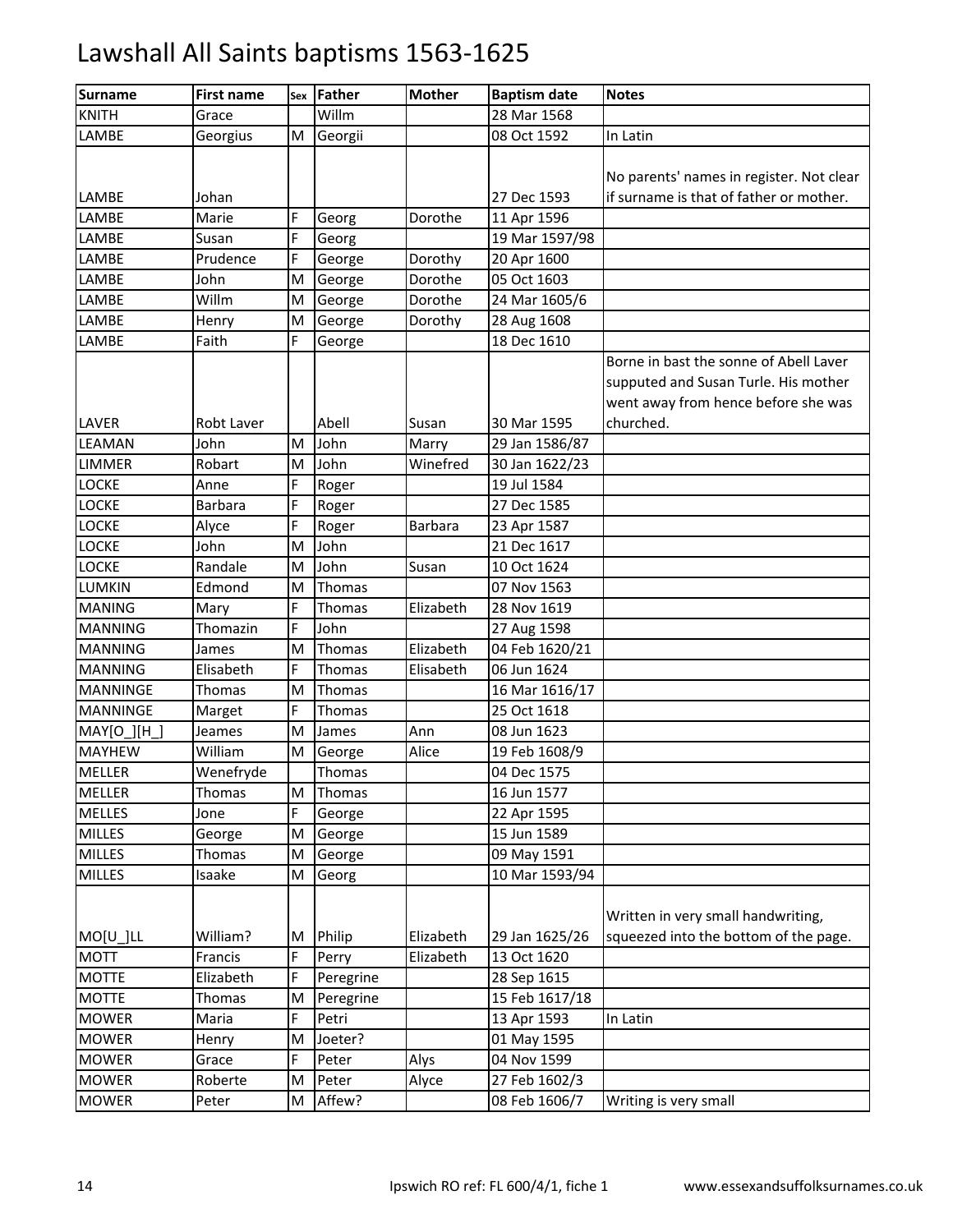| <b>Surname</b>                  | <b>First name</b> | Sex     | Father            | <b>Mother</b>  | <b>Baptism date</b>           | <b>Notes</b>                             |
|---------------------------------|-------------------|---------|-------------------|----------------|-------------------------------|------------------------------------------|
| <b>NECOMER</b>                  | Anne              | F       | Stephen           | Margery        | 07 Jul 1596                   | Born 30 Jun 1596                         |
| <b>NELSON</b>                   | Elizabeth         | F       | George            | Grace          | 23 May 1602                   |                                          |
| <b>NELSON</b>                   | George            | M       | George            | Grace          | 04 Jun 1605                   |                                          |
| <b>NELSON</b>                   | John              | M       | George            | Grace          | 04 Dec 1608                   |                                          |
|                                 |                   |         |                   |                |                               |                                          |
|                                 |                   |         |                   |                |                               | Singlewoman, but the father is not       |
|                                 |                   |         |                   |                |                               | certainely knowne, but lieth betweene    |
|                                 |                   |         |                   |                |                               | John Nevell of Shimpling, and Phillip    |
| <b>NEVELL</b>                   | Rebecca           | F       | John              | Joane          | 25 Jan 1589/90                | Thornton of Lawshall.                    |
| <b>NUN</b>                      | Susanna           | E.      | Robert            |                | 10 Apr 1575                   |                                          |
| <b>NUN</b>                      | Zacharias         | M       | Robt              | Mary           | 22 May 1586                   |                                          |
| <b>NUN</b>                      | Margaret          | E.      | Robert            |                | 03 Dec 1587                   | At the Parsonage                         |
| <b>NUN</b>                      | Rebecca           | F       | Robt              |                | 24 Feb 1588/89                |                                          |
| <b>NUN</b>                      | Robert            | M       | Robert            |                | 01 Apr 1589                   | At the Parsonage                         |
|                                 |                   |         |                   |                |                               |                                          |
|                                 |                   |         |                   |                |                               | No parents' names in register. Not clear |
| <b>NUN</b>                      | Isaack            |         |                   |                | 16 Apr 1592                   | if surname is that of father or mother.  |
| <b>NUNN</b>                     | William           | м       | Robart            | Rouse          | 17 Jun 1621                   |                                          |
| <b>NUNNE</b>                    | Henry             |         | Willm             | Alyce          | 17 Mar 1564/65                |                                          |
| <b>NUNNE</b>                    | Mary              |         | Robert            |                | 10 Apr 1580                   |                                          |
| <b>NUNNE</b>                    | Robert            | M       | Robert            |                | 09 Sep 1582                   |                                          |
| <b>NUNNE</b>                    | Robert            | M       | Robt              |                | 27 Oct 1583                   |                                          |
| <b>NUNNE</b>                    | Clemence          | M       | Randall           |                | 28 Oct 1612                   |                                          |
| <b>NUNNE</b>                    | Roberte           | M       | Roberte           |                | 26 Dec 1612                   |                                          |
| <b>NUNNE</b>                    | Elizabeth         | F       | Randolphe         |                | 24 Mar 1613/14                |                                          |
| <b>NUNNE</b>                    | George            | M<br>E. | Robte.            |                | 03 May 1618                   |                                          |
| <b>OLIVER</b><br><b>OTTWELL</b> | Elizabeth         | F       | Charles<br>Thomas |                | 26 Oct 1615                   |                                          |
| <b>PAINE</b>                    | Susane            | м       | John              |                | 07 Sep 1617                   |                                          |
| <b>PAINE</b>                    | John              | E.      | John              |                | 16 Feb 1583/84                |                                          |
| <b>PAINE</b>                    | Dorothy<br>Willm  | M       | John              | Anne           | 15 May 1586                   |                                          |
| <b>PAINE</b>                    | Alsce             | F       | Mathewe           |                | 23 Mar 1594/95<br>23 Sep 1610 |                                          |
| <b>PAINE</b>                    |                   | M       | John              |                | 13 Oct 1611                   |                                          |
| <b>PAINE</b>                    | John<br>Thomas    | M       | John              |                | 10 Jan 1612/13                |                                          |
| <b>PAINE</b>                    | Mathewe           | M       | Mathewe           |                | 19 Sep 1613                   |                                          |
| <b>PAINE</b>                    | Richard           | M       | John              |                | 15 Feb 1617/18                |                                          |
| <b>PAINE</b>                    | Ann               | E.      | John              | Prudence       | 06 Jan 1623/24                |                                          |
| <b>PARKER</b>                   | Johan             | F       | Thomas            | <b>Bridgit</b> | 31 May 1607                   |                                          |
| <b>PARKER</b>                   | John              | м       | Thomas            |                | 04 Feb 1609/10                |                                          |
| <b>PAYNE</b>                    | Anne              | F       | John              |                | 20 Oct 1582                   |                                          |
| <b>PAYNE</b>                    | Richard           | M       | John              |                | 06 Jan 1588/89                |                                          |
| <b>PAYNE</b>                    | Alyce             | E.      | John              |                | 23 Apr 1592                   |                                          |
| <b>PAYNE</b>                    | Robart            | M       | John              | Prudence       | 17 Dec 1620                   |                                          |
| PEACH                           | Anne              | F       | Edmond            |                | 29 Nov 1579                   |                                          |
| PEACH                           | Roger             | M       | Edmond            |                | 17 Mar 1580/81                |                                          |
| PEACH                           | Edmond            | Μ       | Edmond            |                | 19 Apr 1583                   |                                          |
| PEACH                           | Alyce             |         | Edmond            |                | 08 Feb 1584/85                |                                          |
| PEACH                           | Robert            | M       | Edmond            | Alyce          | 10 Sep 1587                   |                                          |
| PEACH                           | Elizabeth         | F       | Edmond            |                | 01 Mar 1589/90                |                                          |
|                                 |                   |         |                   |                |                               |                                          |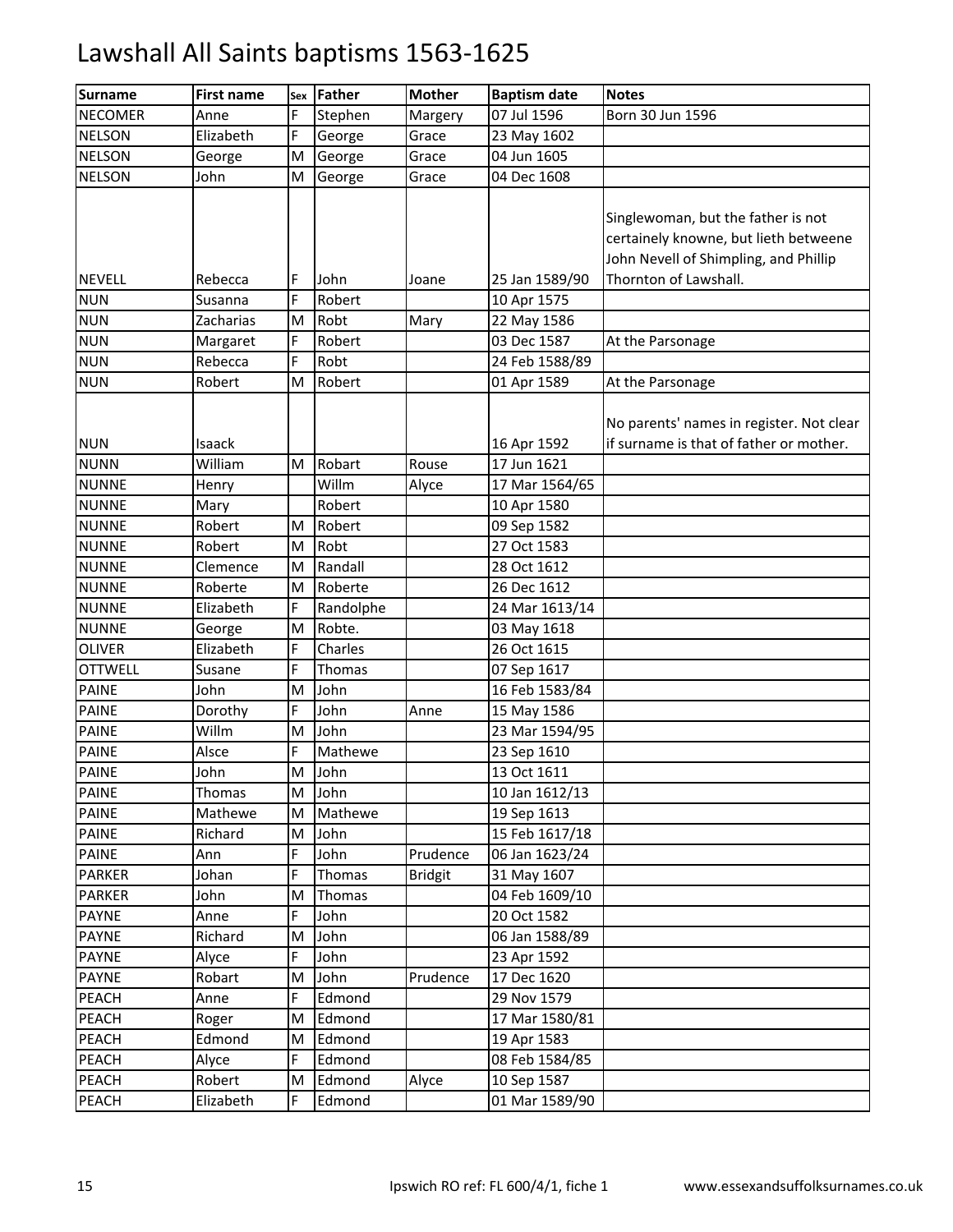| <b>Surname</b>    | <b>First name</b> | Sex | Father      | <b>Mother</b> | <b>Baptism date</b> | <b>Notes</b>                                                                                                    |
|-------------------|-------------------|-----|-------------|---------------|---------------------|-----------------------------------------------------------------------------------------------------------------|
| PEACH             | John              | M   | Richard     |               | 12 Apr 1590         |                                                                                                                 |
| PEACH             | Thomas            | M   | Alexander   |               | 17 May 1590         |                                                                                                                 |
| PEACH             | Mary              | F   | Edmond      |               | 27 Dec 1590         |                                                                                                                 |
| <b>PEACH</b>      | Anne              | E.  | Richard     |               | 19 Mar 1591/92      |                                                                                                                 |
| PEACH             | Dorothea          | E.  | Edmundi     |               | 07 Sep 1592         | In Latin                                                                                                        |
| PEACH             | Henrie            | M   | Alexandri   |               | 26 Nov 1592         | In Latin                                                                                                        |
| PEACH             | Joahn             | F   | Richard     |               | 06 Oct 1594         |                                                                                                                 |
| PEACH             | Richard           | M   | Alexander   |               | 21 Mar 1595/96      |                                                                                                                 |
| PEACH             | Marie             | E.  | Richard     | Marie         | 16 Mar 1625/26      |                                                                                                                 |
|                   |                   |     |             |               |                     | Was privately baptized at home uppon                                                                            |
| <b>PEACHE</b>     | John              | м   | Richard     |               | 16 Apr 1589         | great necessity.                                                                                                |
| <b>PERKINTON</b>  | Susanna           | F   | Roberte     | Mary          | 24 Jun 1600         |                                                                                                                 |
| <b>PERKINTON</b>  | Elizabeth         | E.  | Robert      | Mary          | 01 Nov 1604         |                                                                                                                 |
| PERSON            | Thomas            | M   | Phillip     |               | 21 Dec 1578         |                                                                                                                 |
| <b>PERTINGTON</b> | Mary              | F   | Robt        | Mary          | 16 Aug 1597         |                                                                                                                 |
| PHILIP            | Elizabeth         | E.  | William     | Cresset       | 14 Feb 1607/8       |                                                                                                                 |
| PHILLIP           | Guilielmus        | M   | Guilielmi   |               | 13 Aug 1592         | In Latin                                                                                                        |
| PHILLIP           | Thomazin          | E.  | Willm       |               | 02 Feb 1593/94      |                                                                                                                 |
| <b>PHILLIPPE</b>  | Thomas            |     | Edmond      |               | 23 Jun 1566         |                                                                                                                 |
| <b>PHILLIPS</b>   | Anne              | E.  | Willm       |               | 17 Feb 1588/89      |                                                                                                                 |
| <b>PHILLIPS</b>   | Thomas            | M   | Willm       | Cresset       | 27 Mar 1602         |                                                                                                                 |
| PHILLIPSON        | Alyce             | F   | Thomas      |               | 25 Jul 1575         |                                                                                                                 |
| PHILLIPSON        | Thomas            | M   | Thomas      |               | 16 Jun 1577         |                                                                                                                 |
| PHILLIPSON        | Willm             | M   | Thomas      |               | 26 Oct 1578         |                                                                                                                 |
| PHILLIPSON        | Susan             | F   | Willm       |               | 24 Dec 1598         |                                                                                                                 |
| PHILLIPSON        | Cressett          | F   | Willm       | Cressett      | 29 May 1604         |                                                                                                                 |
| PHILLIPSONNE      | Willm             |     | Edmond      |               | 01 Feb 1567/68      |                                                                                                                 |
| PHILLIPSONNE      | Dorothe           | E.  | Willm       |               | 25 Jan 1595/96      |                                                                                                                 |
| PILBOROW          | Alyce             | F   | John        | Mary          | 20 Oct 1605         | Daughter of Mary Eley borne in bastardy<br>the supputed father one John Pilborow<br>of Horninsleth married man. |
| PLAISTO[NW]E      | Marye             | F   | William     | Marye         | 22 Sep 1622         |                                                                                                                 |
| <b>POPPYE</b>     | Henry             | M   | Thomas      |               | 22 Jun 1589         |                                                                                                                 |
| <b>POTTER</b>     | Thomas            | M   | Thomas      |               | 12 Feb 1575/76      | Son of Thomas Wright alias Potter                                                                               |
| <b>POTTER</b>     | Georg             | Μ   | John        |               | 14 Mar 1595/96      |                                                                                                                 |
| <b>POTTER</b>     | Willm             | Μ   | John        |               | 11 Mar 1598/99      |                                                                                                                 |
| <b>POTTER</b>     | William           | Μ   | John        | Agnes         | 13 Apr 1600         |                                                                                                                 |
| <b>POTTER</b>     | Elizabeth         | F   | John        | Agnes         | 26 May 1605         |                                                                                                                 |
| <b>POULE</b>      | Sara              | F   | Paule       |               | 14 Jan 1609/10      |                                                                                                                 |
| <b>PRENTICE</b>   | Christopher       | M   | Christopher | Alice         | 23 Jan 1619/20      |                                                                                                                 |
| <b>PRENTICE</b>   | William           | Μ   | Christopher | Alice         | 11 Nov 1621         |                                                                                                                 |
| <b>PUNGE</b>      | Anne              | F   | Symon       |               | 26 Oct 1611         |                                                                                                                 |
| RAIGNOLD          | Francis           | M   | Francis     |               | 25 Jun 1615         |                                                                                                                 |
| RAIYNOLDE         | Roberte           | Μ   | Francis     |               | 09 Sep 1612         |                                                                                                                 |
| <b>RANSON</b>     | Grace             |     | Adam        |               | 06 Mar 1584/85      |                                                                                                                 |
| RANSONNE          | Francs            | F   | Adam        |               | 26 May 1583         |                                                                                                                 |
| RAULIN            | Dorathy           | F   | Roger       | Mary          | 02 Jul 1620         |                                                                                                                 |
| RAULING           | Anne              | F   | Rodger      |               | 29 Jul 1610         |                                                                                                                 |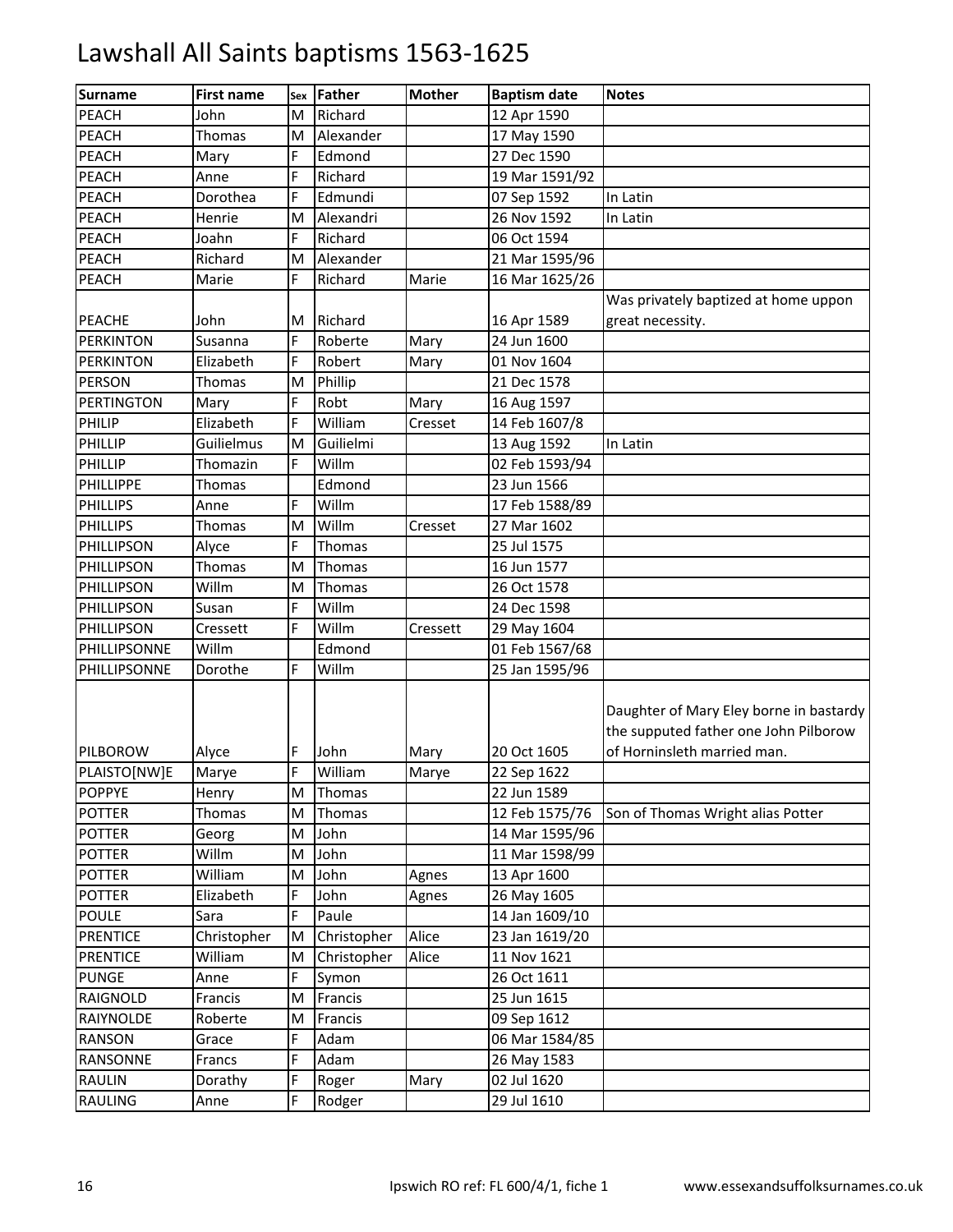| <b>Surname</b>                 | <b>First name</b>    | Sex | Father         | <b>Mother</b> | <b>Baptism date</b>        | <b>Notes</b>                               |
|--------------------------------|----------------------|-----|----------------|---------------|----------------------------|--------------------------------------------|
| RAULINGE                       | Robarte              | M   | Anthonie       |               | 18 Aug 1611                |                                            |
| RAULINGE                       | Marye                | F   | Roger          |               | 18 Jun 1615                |                                            |
| <b>RAVE</b>                    | Elizabeth            | F.  | Augustine      |               | 12 Nov 1614                |                                            |
| <b>RAVEN</b>                   | Mary                 | F   | Thomas         |               | 12 Feb 1596/97             |                                            |
| <b>RAWLIN</b>                  | Anthony              | M   | Anthony        | Cicely        | 10 Apr 1603                |                                            |
| <b>RAWLIN</b>                  | Philipp              | M   | Anthony        | Cicely        | 20 Mar 1604/5              |                                            |
| RAWLING                        | Elizabeth            | F   | Anthony        |               | 30 May 1591                |                                            |
| <b>RAWLING</b>                 | Dorothea             | E.  | Anthonii       |               | 09 Feb 1592/93             | In Latin                                   |
| <b>RAWLING</b>                 | Mycaell              | M   | Roger          | Mary          | 22 Apr 1622                |                                            |
| RAWLINGE                       | Grace                | F   | Anthony        | Sicily        | 05 Mar 1606/7              |                                            |
| <b>RAWLINS</b>                 | Thomas               | M   | Anthony        |               | 10 Dec 1587                |                                            |
| RAYNOLD                        | William              | M   | Francis        | Elizabeth     | 13 Feb 1620/21             |                                            |
| RAYNOLD                        | Henry                | M   | Francis        | Elizabeth     | 18 Nov 1623                |                                            |
| <b>RAYNOLDS</b>                | Elizabeth            | F   | Francis        |               | 04 Oct 1609                |                                            |
| REA[D_]E                       | John                 | M   | John           |               | 02 Mar 1616/17             |                                            |
| <b>REEUE</b>                   | Jane                 | F   | Francis        | Ann           | 12 Oct 1623                |                                            |
| <b>REEUE</b>                   | Susan                | F   | Augustin       | Elizabeth     | 02 Jan 1624/25             |                                            |
| <b>REEVE</b>                   | Francs               | M   | Edward         |               | 15 Jun 1572                |                                            |
| <b>REEVE</b>                   | Austen?              |     | Edward         |               | 16 Apr 1576                |                                            |
| <b>REEVE</b>                   | Judith               | F   | Edward         |               | 22 Mar 1578/79             |                                            |
| <b>REEVE</b>                   | Anne                 | F   | Edward         |               | 09 Dec 1582                |                                            |
| <b>REEVE</b>                   | Willm                | M   | Edward         | Agnes         | 04 Sep 1586                |                                            |
| <b>REEVE</b>                   | Elizabeth            | F   | Edward         |               | 05 Apr 1590                |                                            |
| <b>REEVE</b>                   | Prudence             | F   | Austine        | Elisabeth     | 30 Mar 1623                |                                            |
|                                |                      |     |                |               |                            | Frances and Francis are interchangable     |
|                                |                      |     |                |               |                            | at this period - might be mother or        |
| REIGNOLD                       | John                 | M   | Frances        |               | 07 May 1618                | father.                                    |
| REIGNOLDE                      | Joane                | F   | Henerye        |               | 19 Nov 1617                |                                            |
|                                |                      |     |                |               |                            |                                            |
|                                |                      |     |                |               |                            | Of Jesse Renold, single woman and "the     |
|                                |                      |     |                |               |                            | father a marryed man whose name is         |
|                                |                      |     |                |               |                            | Robert Kinge of the towne of               |
|                                |                      |     |                |               |                            | Cockefielde. This child was born in bast., |
|                                |                      |     |                |               |                            | and christened but the mother was not      |
|                                |                      |     |                |               |                            | purified by the order of the church and    |
|                                |                      |     |                |               |                            | ranne away the next day that the child     |
|                                |                      |     |                |               |                            | was baptized and toke the child with her   |
| <b>RENOLD</b><br><b>RENOLD</b> | Katherine<br>Dorothy |     | Robert<br>John | Jesse         | 30 Mar 1566<br>23 Jul 1570 | the last day of Marche.                    |
| RENOLD                         | John                 | M   | John           |               | 16 Mar 1571/72             |                                            |
| <b>RENOLD</b>                  | Robert               | M   | John           |               | 07 Aug 1575                |                                            |
| RENOLD                         | Joane                |     | John           |               | 03 Mar 1576/77             |                                            |
| RENOLD                         | Henry                | M   | John           |               | 10 May 1579                |                                            |
| <b>RENOLD</b>                  | Alyce                | E.  | John           |               | 16 Feb 1583/84             |                                            |
| RENOLD                         | Francs               | M   | John           |               | 11 Jul 1585                |                                            |
| <b>REUE</b>                    | <b>Augustius</b>     | M   | Augustine      |               | 06 Jan 1610/11             |                                            |
| <b>REVE</b>                    | Edward               | M   | Anthony        | Ursula        | 02 Jun 1607                |                                            |
| <b>REVE</b>                    | William              | M   | Augustine      |               | 26 Nov 1612                |                                            |
| <b>REVE</b>                    | William              | M   | William        |               | 01 Apr 1616                |                                            |
|                                |                      |     |                |               |                            |                                            |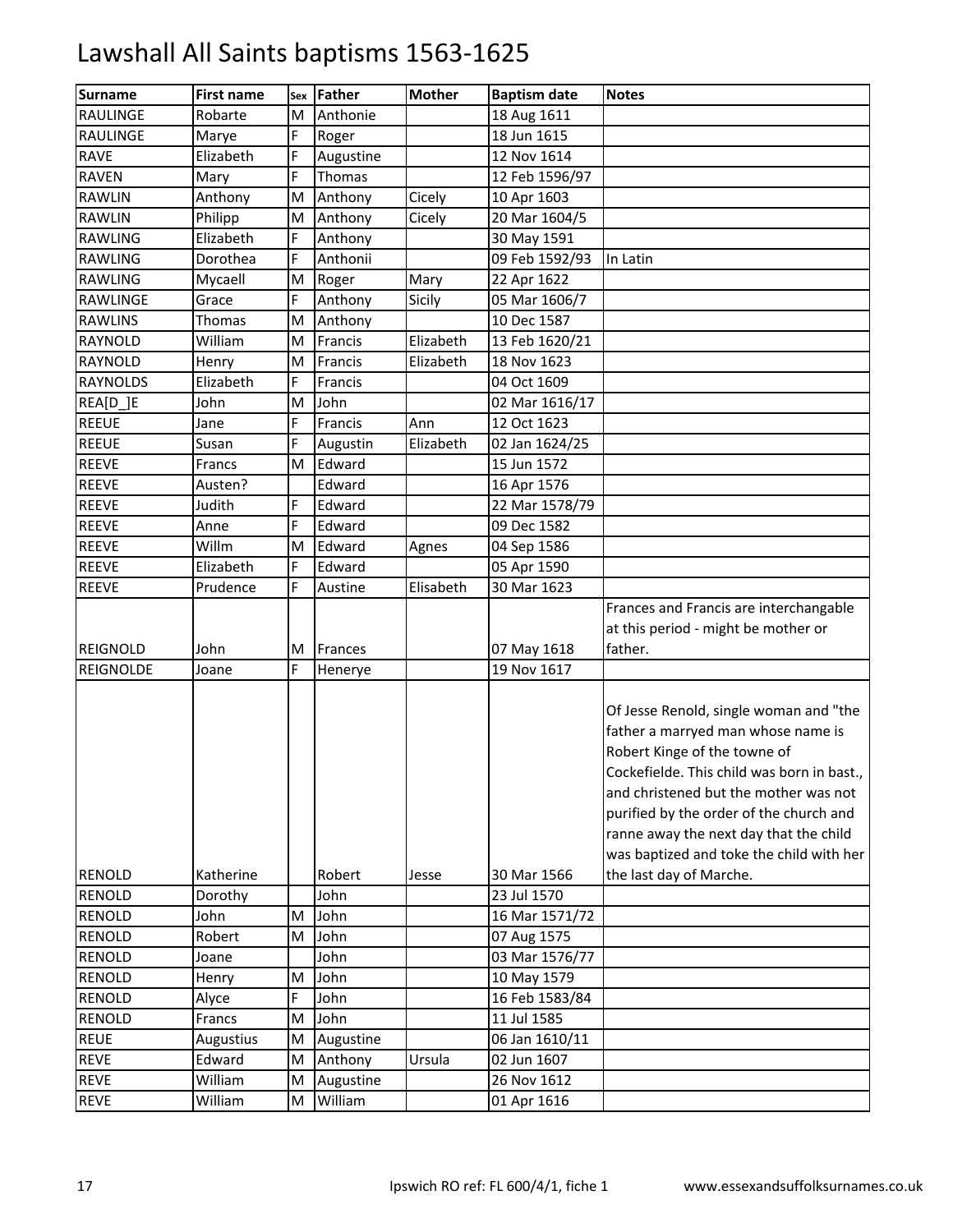| <b>Surname</b>               | <b>First name</b> | Sex | <b>Father</b> | <b>Mother</b>   | <b>Baptism date</b>        | <b>Notes</b>                            |
|------------------------------|-------------------|-----|---------------|-----------------|----------------------------|-----------------------------------------|
| <b>REVE</b>                  | Marye             | F   | Augustine     |                 | 22 Nov 1618                |                                         |
| <b>REYNOLD</b>               | Elyas             | M   | John          |                 | 29 Jun 1589                |                                         |
| <b>RIUE</b>                  | Josias            | M   | Augustine     | Elyzabeth       | 10 Dec 1620                |                                         |
| <b>ROLPHE</b>                | George            | M   | George        |                 | 02 Jan 1616/17             |                                         |
| <b>ROLPHE</b>                | Jane              | F   | George        |                 | 11 Oct 1618                |                                         |
| <b>ROOKES</b>                | Willm.            | M   | Georg         |                 | 26 Dec 1563                |                                         |
|                              |                   |     |               |                 |                            | Of Mr. Robert Rookewood & Mrs           |
| <b>ROOKEWOOD</b>             | Elizabeth         |     | Robert        | Dorothy         | 08 May 1566                | Dorothy his wife.                       |
| <b>ROOKWOOD</b>              | Wynyfryde         |     | Robt.         |                 | 03 Oct 1574                | Of Mr. Robt. Rookwood                   |
| <b>ROOSE</b>                 | Ann               | E.  | George        | Ann             | 10 May 1620                |                                         |
| <b>ROOTE</b>                 | Elizabeth         | F   | Richarde      |                 | 20 Sep 1612                |                                         |
| <b>ROOTE</b>                 | John              | M   | Richarde      |                 | 12 Jun 1614                |                                         |
| <b>ROOTE</b>                 | Richard           | M   | Richard       |                 | 10 Jan 1615/16             |                                         |
| <b>ROOTE</b>                 | Elizabeth         | F   | Richard       |                 | 16 Apr 1618                |                                         |
| <b>ROOTE</b>                 | Dorrathy          | F   | Richard       | Elizabeth       | 19 Mar 1619/20             |                                         |
| <b>ROULINGSONE</b>           | Rose              | F   | Andrewe       |                 | 03 Dec 1609                |                                         |
| <b>ROULINGSONE</b>           | Andrewe           | M   | Andrewe       |                 | 06 Jun 1613                |                                         |
| <b>ROULINSON</b>             | Toncas?           | M   | Andre.        | <b>Brigid</b>   | 24 Dec 1606                |                                         |
| <b>ROUSE</b>                 | Mary              | F   | George        | Ann             | 30 Jun 1622                |                                         |
|                              |                   |     |               |                 |                            | Mistress Cordall Rucwood daughter of    |
| <b>RUCWOOD</b>               | Cordall           | F   | Robt          |                 | 01 Sep 1569                | Mr. Robt. Rucwood                       |
| <b>RUCWOOD</b>               | Dorothy           |     | Robt.         |                 | 10 May 1573                | Of Mr. Robt. Rucwood                    |
| <b>RUTLAND</b>               | Willm             | M   | Hierome       |                 | 11 Jan 1578/79             |                                         |
| <b>RUTLAND</b>               | Edward            | M   | Hierome       |                 | 17 Sep 1581                |                                         |
| $S[QP]$ $E$                  | Marye             | F   | Humphre?      | Susan           | 06 Sep 1622                |                                         |
| S RGES                       | Roberte           | M   | Rodger        |                 | 19 Jan 1611/12             |                                         |
|                              |                   |     |               |                 |                            | At Barkers. Written in very small, very |
|                              |                   |     |               |                 |                            | elaborate handwriting, which is         |
| SA[M ]ON                     | Thomas            | M   | Robert        | Bridgit?        | 24 Jul 1608                | extremely challenging to read.          |
| SALSERYE?                    | Thomas            | M   | Thomas        | Elisabeth       | 15 Sep 1622                |                                         |
| <b>SCOT</b>                  | Andrews           | M   | Andrew        |                 | 28 Jan 1598/99             |                                         |
| <b>SCOT</b>                  | Giles             | M   | Henry         | Agnes           | 06 Apr 1600                |                                         |
| <b>SCOTT</b>                 | Henry             | M   | Henry         | Agnes           | 24 Jan 1601/2              |                                         |
|                              |                   |     |               |                 |                            |                                         |
|                              |                   |     |               |                 |                            | Daughter of Bridgett Shawe              |
|                              |                   |     |               |                 |                            | singlewoman borne in bastardy. The      |
|                              |                   |     |               |                 |                            | supputed father one Philipp Shawe       |
| <b>SHAWE</b>                 | Mary              | F   | Philipp       | <b>Bridgett</b> | 19 Dec 1602                | servant to Mr. Rookwood of Gro[s ]ton.  |
| <b>SHEFFIELD</b>             | Rose              |     | Thomas        |                 | 29 May 1569                |                                         |
| <b>SHEFFIELD</b>             | John              | M   | Thomas        |                 | 14 May 1571                |                                         |
| <b>SHUCFORTH</b>             | Roger             | M   | Thomas        |                 | 24 Aug 1575                |                                         |
| <b>SHUCFORTH</b>             | Samuell           | M   | John          |                 | 13 Jul 1581                |                                         |
| <b>SHUCKFORTH</b>            | Joane             | F.  | Thomas        |                 | 11 Jan 1572/73             |                                         |
| <b>SHUCKFORTH</b>            | Thomas            |     | Thomas        |                 | 08 Dec 1577                |                                         |
| <b>SMITH</b>                 | John<br>Willm     |     | John          |                 | 09 Dec 1576                |                                         |
| <b>SMITH</b><br><b>SMITH</b> |                   |     | John<br>John  |                 | 31 Jul 1580<br>23 Dec 1582 |                                         |
| <b>SMITH</b>                 | Robert            | M   | John          |                 |                            |                                         |
|                              | Frances           | M   |               |                 | 02 May 1585                |                                         |
| <b>SMITH</b>                 | Thomas            | M   | Edward        | Mary            | 18 Sep 1586                |                                         |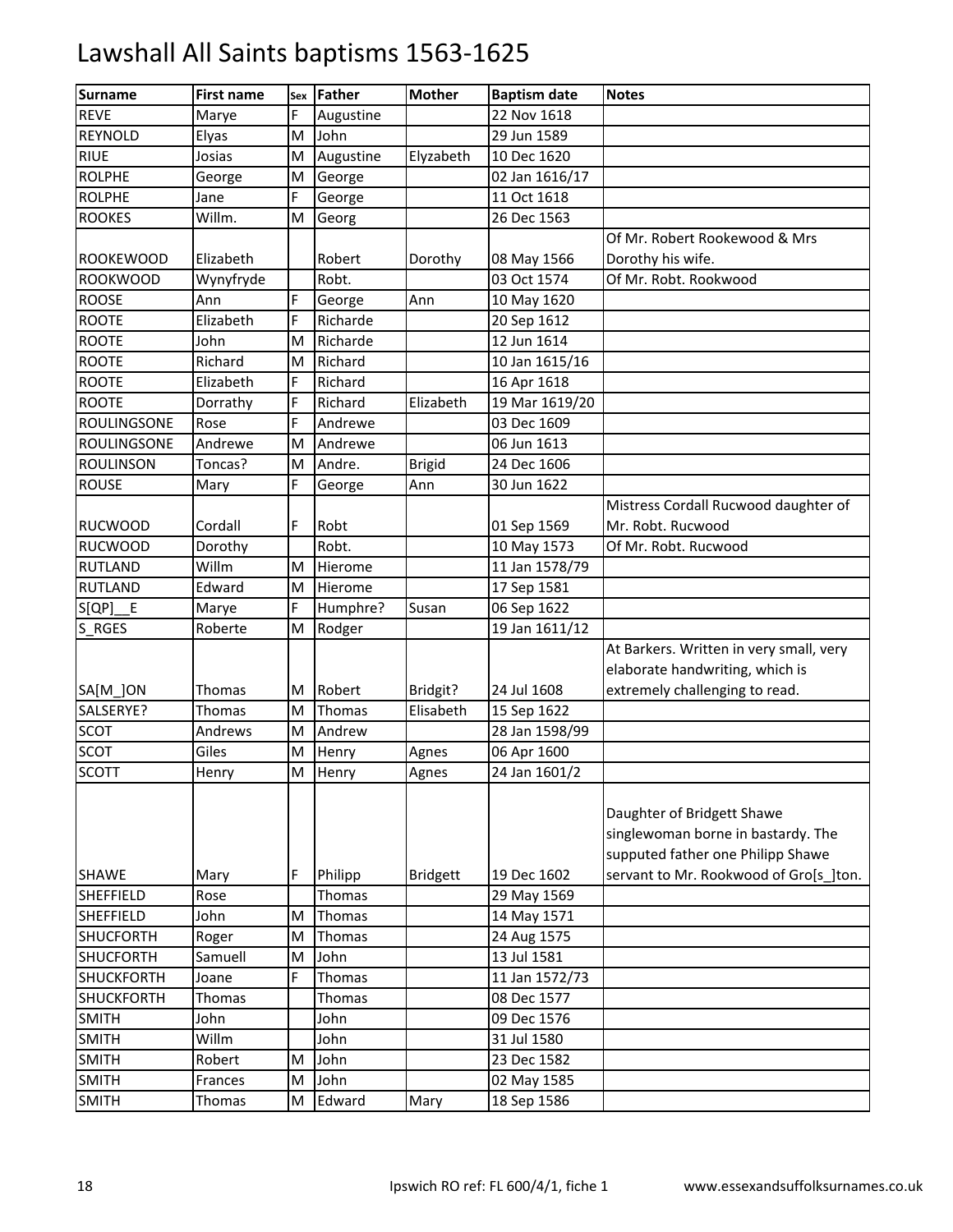| Surname                 | <b>First name</b> | Sex     | <b>Father</b>  | <b>Mother</b>   | <b>Baptism date</b> | <b>Notes</b>                                                                                                                                    |
|-------------------------|-------------------|---------|----------------|-----------------|---------------------|-------------------------------------------------------------------------------------------------------------------------------------------------|
| <b>SMITH</b>            | Mary              | E.      | John           | Mary            | 01 Nov 1587         |                                                                                                                                                 |
| <b>SMITH</b>            | George            | M       | John           | Dowsabell       | 10 Dec 1587         |                                                                                                                                                 |
| <b>SMITH</b>            | Elizabeth         | E.      | John           |                 | 01 Mar 1589/90      |                                                                                                                                                 |
|                         |                   |         |                |                 |                     | Susan & Rose, daughters of Edward                                                                                                               |
| <b>SMITH</b>            | Susan             | F       | Edward         |                 | 29 Mar 1590         | Smith, being twinnes.                                                                                                                           |
|                         |                   |         |                |                 |                     | Susan & Rose, daughters of Edward                                                                                                               |
| <b>SMITH</b>            | Rose              | F       | Edward         |                 | 29 Mar 1590         | Smith, being twinnes.                                                                                                                           |
| <b>SMITH</b>            | Willm             | M       | John           |                 | 03 May 1590         | Son of John Smith, ye Tayler                                                                                                                    |
| <b>SMITH</b>            | Mary              | F.      | John           |                 | 12 Mar 1591/92      |                                                                                                                                                 |
| <b>SMITH</b>            | Thomas            | M       | George         |                 | 09 Apr 1592         |                                                                                                                                                 |
| <b>SMITH</b>            | Lucas             | M       | Johis          |                 | 18 Oct 1592         | In Latin                                                                                                                                        |
| <b>SMITH</b>            | Robt              | M       | Georg          |                 | 07 Apr 1594         | Son of Georg Smith jnr                                                                                                                          |
| <b>SMITH</b>            | John              | M       | John           |                 | 14 Jul 1594         |                                                                                                                                                 |
| <b>SMITH</b>            | Susan             | F.      | John           |                 | 25 Mar 1595         |                                                                                                                                                 |
| <b>SMITH</b>            | Mary              | F       | Georg          |                 | 24 Oct 1596         |                                                                                                                                                 |
| <b>SMITH</b>            | Hester            | E.      | John           |                 | 18 Jan 1597/98      | Daughter of John Smith, tayler                                                                                                                  |
| <b>SMITH</b>            | Roger             | M       | John           |                 | 17 Sep 1598         | Son of John Smith senior                                                                                                                        |
| <b>SMITH</b>            | George            | M       | George         | Mary            | 27 Mar 1603         |                                                                                                                                                 |
| <b>SMITH</b>            | Phillipe          | М       | John           |                 | 18 Aug 1611         | Son of John Smith, commonly called<br>Rocke Smith wt he hade borne unto him<br>by yt Lyne? He hade bine married 24<br>weekes wantinge one daie. |
|                         |                   |         |                |                 |                     | Son of John Smith, commonly called<br>Rocke Smith wt he hade borne unto him<br>by yt Lyne? He hade bine married 24                              |
| <b>SMITH</b>            | Phillipe          | м       | Rocke          |                 | 18 Aug 1611         | weekes wantinge one daie.                                                                                                                       |
| <b>SMITH</b>            | Grace             | F       | John           |                 | 14 Jul 1613         |                                                                                                                                                 |
| <b>SMITH</b>            | Jane              | F       | William        | <b>Bettris</b>  | 19 Nov 1620         |                                                                                                                                                 |
| <b>SMITH</b>            | <b>Bridget</b>    | E.      | William        | <b>Bettris</b>  | 07 Apr 1622         |                                                                                                                                                 |
| <b>SMITH</b>            | Francis           | M       | Francis        | Susan           | 15 Aug 1624         |                                                                                                                                                 |
| <b>SMITH</b>            | Alice             | F       | Willm.         | <b>Bitterix</b> | 13 Mar 1624/25      |                                                                                                                                                 |
| <b>SMITHE</b>           | George            |         | George         |                 | 07 Oct 1565         |                                                                                                                                                 |
| <b>SMYTH</b>            | Elizabeth         | F<br>E. | William        | <b>Betris</b>   | 18 Jul 1619         |                                                                                                                                                 |
| <b>SMYTH</b>            | Thomasin          |         | Francis        | Susan           | 19 Mar 1625/26      |                                                                                                                                                 |
| SPARKE<br><b>SPARKE</b> | Elizabeth         | M       | Willm<br>Willm |                 | 01 Apr 1576         |                                                                                                                                                 |
|                         | Willm             |         |                |                 | 28 Dec 1577         | Date not clear. Note says "and buryed                                                                                                           |
| <b>SPARKE</b>           | John              | M       | Willm          |                 | ** 1581             | 22 Nov."                                                                                                                                        |
| <b>SPARKE</b>           | Francs            | M       | Willm          |                 | 22 Feb 1582/83      |                                                                                                                                                 |
| <b>SPARKE</b>           | Mary              | F       | Willm          | Agnes           | 14 Aug 1586         |                                                                                                                                                 |
| <b>SPARKE</b>           | Thomas            | M       | Willm          |                 | 29 Jun 1589         |                                                                                                                                                 |
| <b>SPARKE</b>           | John              | Μ       | Willm          |                 | 05 Feb 1591/92      |                                                                                                                                                 |
| <b>SPARKE</b>           | Giles             | M       | William        | Anne            | 12 Oct 1600         |                                                                                                                                                 |
| <b>SPARKE</b>           | William           | M       | Thomas         | Rose            | 03 May 1607         |                                                                                                                                                 |
| <b>SPARKE</b>           | Francis           | E.      | Thomas         | Rose            | 12 Feb 1608/9       |                                                                                                                                                 |
| <b>SPARKE</b>           | Thomas            | M       | Thomas         |                 | 23 Oct 1610         |                                                                                                                                                 |
| <b>SPARKE</b>           | Francis           | М       | Francis        |                 | 04 Aug 1616         |                                                                                                                                                 |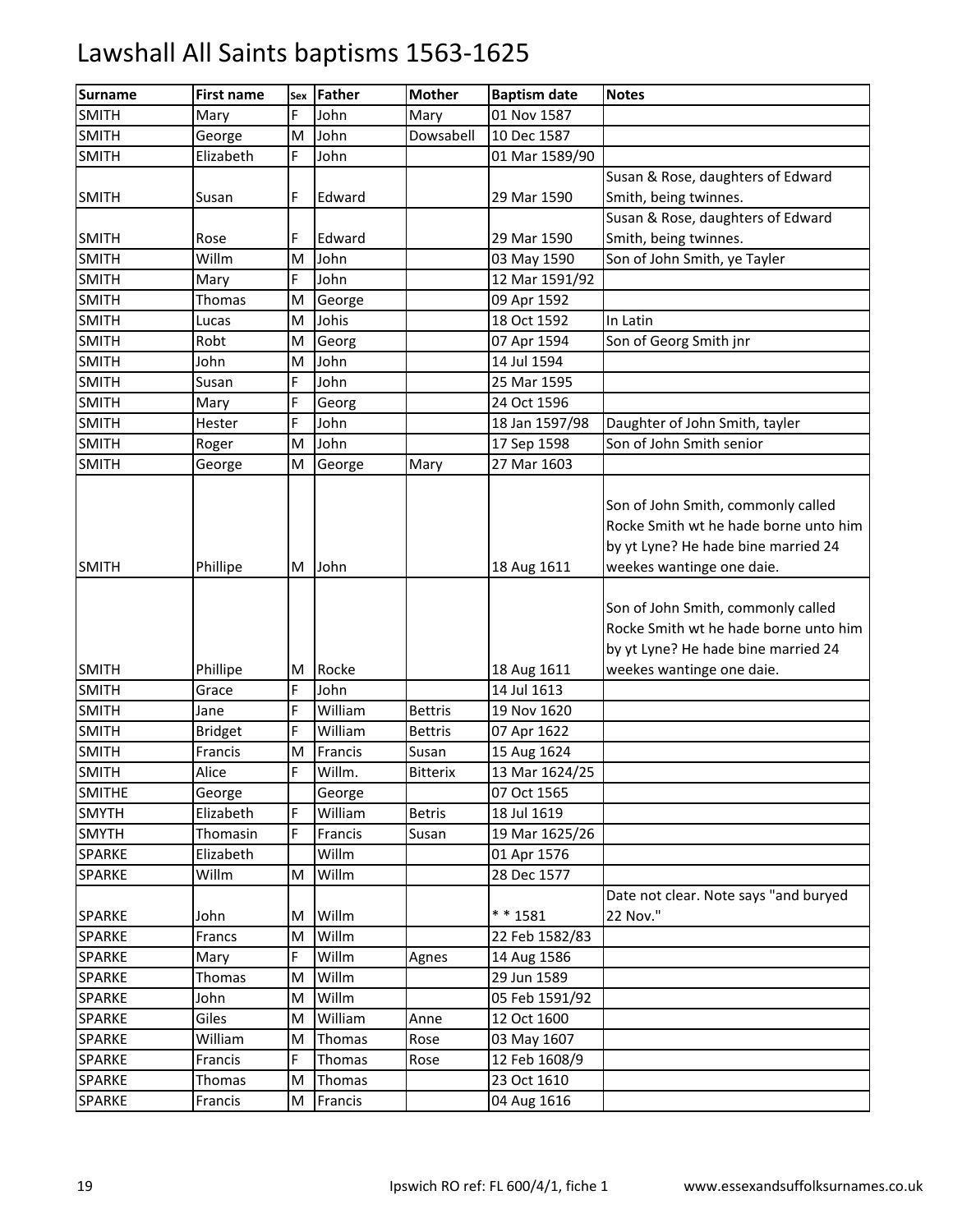| <b>Surname</b>  | <b>First name</b> | Sex | <b>Father</b> | <b>Mother</b>  | <b>Baptism date</b> | <b>Notes</b>                           |
|-----------------|-------------------|-----|---------------|----------------|---------------------|----------------------------------------|
| SPARKE          | Roger             | M   | Thomas        |                | 07 Sep 1617         |                                        |
| <b>SPARKE</b>   | Ann               | E.  | Thomas        | Roose          | 12 Mar 1619/20      |                                        |
| <b>SPEERE</b>   | Thomas            | M   | Henrye        |                | 10 May 1618         |                                        |
|                 |                   |     |               |                |                     | Son of Marrian Blomfyeld borne in      |
|                 |                   |     |               |                |                     | bastardye his reputed father is one    |
| <b>SPEERE</b>   | Henerye           | M   | Henerye       | Marrian        | 14 Mar 1618/19      | Henerye Speere a marryed man.          |
| <b>SPEERE</b>   | Henry             | M   | Henry         | Mary           | 16 Apr 1620         |                                        |
| <b>SPEERE</b>   | Susan             | F   | Henry         | Mary           | 03 Feb 1621/22      |                                        |
| <b>SPEERE</b>   | Bennet            | M   | Henry         | Mary           | 22 Aug 1624         |                                        |
| <b>STAFFE</b>   | Agnes             |     | Willm         |                | 13 Mar 1579/80      |                                        |
| <b>STAFFE</b>   | Willm             | M   | Willm         |                | 06 Jan 1583/84      |                                        |
| <b>STECKLE</b>  | James             | M   | Phillip       |                | 02 Mar 1588/89      |                                        |
| <b>STERNE</b>   | Philipp           | M   | John          | Dorothe        | 26 Jun 1603         |                                        |
| <b>STERNE</b>   | Frances           | F   | John          | Dorothe        | 15 Nov 1605         |                                        |
| <b>STETELL</b>  | Anne              | F   | Phillip       |                | 20 Oct 1583         |                                        |
| <b>STETLE</b>   | Philip            | M   | Phillip       |                | 12 Feb 1591/92      |                                        |
| <b>STEVENS</b>  | Rose              | F   | James         | Francis        | 23 Jul 1609         |                                        |
| <b>STEWARD</b>  | John              |     | John          |                | 10 Oct 1566         |                                        |
| <b>STEWARD</b>  | Anne              | F   | John          |                | 25 Oct 1567         |                                        |
| <b>STEWARD</b>  | John              | M   | John          |                | 18 Feb 1570/71      |                                        |
| <b>STEWARD</b>  | Agnes             | F   | John          |                | 30 Mar 1595         | At Hedingfields                        |
| <b>STEWARD</b>  | John              | M   | John          |                | 14 Dec 1595         | Son of John Steward jnr                |
| <b>STEWARD</b>  | Marie             | F   | John          | Mary           | 17 Apr 1598         | Daughter of John Steward jnr           |
| <b>STEWARD</b>  | Robert            | M   | John          | Mary           | 25 Mar 1600         | Son of John Steward jnr                |
| <b>STEWARD</b>  | Anthony           | M   | John          | Mary           | 16 Sep 1604         | Son of John Steward jnr                |
| <b>STEWARD</b>  | Margaret          | F   | John          |                | 17 Aug 1606         |                                        |
| <b>STEWARDE</b> | Henry             | M   | John          | Mary           | 19 Aug 1602         | Son of John Stewarde jnr               |
| <b>STEWARDE</b> | Rebekah           | F   | John          | Mary           | 20 Aug 1609         |                                        |
| <b>STOCHAM</b>  | Elias             | M   | Elyas         |                | 06 Jun 1598         |                                        |
| <b>STOKES</b>   | Robart            | M   | Henry         |                | 02 Jan 1610/11      |                                        |
| <b>STONEHAM</b> | Henry             |     | John          |                | 23 Nov 1567         |                                        |
| <b>STONEHAM</b> | Willm             | M   | John          |                | 18 Sep 1573         |                                        |
| <b>STONHAM</b>  | Anne              | F   | Elias         | Anne           | 29 Jan 1599/00      |                                        |
| <b>STONHAM</b>  | Thomas            | M   | Elias         | Anne           | 26 Nov 1601         |                                        |
| <b>STONHAM</b>  | Barbara           | E.  | Elias         | Anne           | 12 Aug 1604         |                                        |
| <b>STORGEN</b>  | William           | M   | John          |                | 27 Dec 1609         |                                        |
|                 |                   |     |               |                |                     | Son of Bridget Blomfyeld, borne in     |
|                 |                   |     |               |                |                     | bastardye, the reputed father is Roger |
| <b>STORGES</b>  | Roger             | M   | Roger         | <b>Bridget</b> | 29 Sep 1616         | Storges son of John Storges.           |
| <b>STORGES</b>  | Edmonde           | M   | John          |                | 12 Dec 1616         |                                        |
| <b>STORGES</b>  | John              | M   | Roger         |                | 03 Feb 1617/18      |                                        |
| <b>STOW</b>     | Anne              | Ė   | Henry         |                | 17 Jun 1610         |                                        |
| <b>STUARD</b>   | Alice             | F   | John          | Alice          | 06 Jan 1621/22      |                                        |
| <b>STUARDE</b>  | John              | M   | John          | Alice          | 28 Oct 1619         |                                        |
| <b>STURGEON</b> | John              | M   | Roger         |                | 29 Apr 1568         |                                        |
| <b>STURGEON</b> | Thomas            |     | Roger         |                | 29 Oct 1570         |                                        |
| <b>STURGEON</b> | John              |     | Roger         |                | 01 Jul 1572         | John & Margaret, children of           |
| <b>STURGEON</b> | Margaret          |     | Roger         |                | 01 Jul 1572         | John & Margaret, children of           |
| <b>STURGEON</b> | Phillippe         |     | John          |                | 02 Feb 1573/74      |                                        |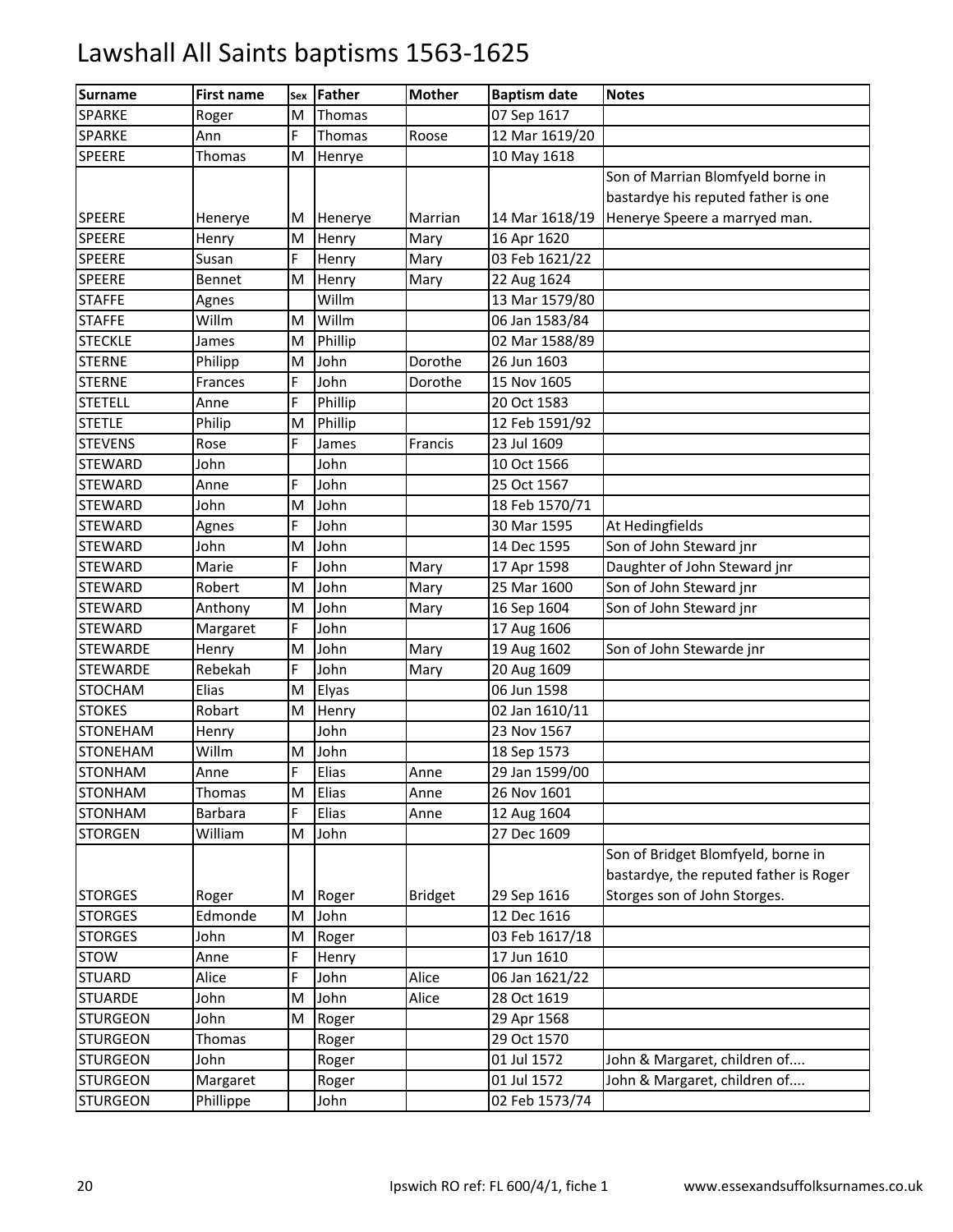| <b>Surname</b>   | <b>First name</b> | Sex | <b>Father</b> | <b>Mother</b> | <b>Baptism date</b> | <b>Notes</b>                                                                                                         |
|------------------|-------------------|-----|---------------|---------------|---------------------|----------------------------------------------------------------------------------------------------------------------|
| <b>STURGEON</b>  | Roger             |     | Roger         |               | 15 Jul 1576         |                                                                                                                      |
| <b>STURGEON</b>  | Thomas            | M   | John          |               | 05 Oct 1595         |                                                                                                                      |
| <b>STURGEON</b>  | Thomas            | M   | Thomas        | Ales          | 25 May 1600         |                                                                                                                      |
| <b>STURGEON</b>  | Anne              | F   | Thomas        | Alyce         | 12 Sep 1602         |                                                                                                                      |
| <b>STURGEON</b>  | Philipp           | M   | John          | Grace         | 15 May 1603         |                                                                                                                      |
| <b>STURGEON</b>  | Philipp           | M   | Thomas        | Alyce         | 21 Oct 1604         |                                                                                                                      |
| <b>STURGEON</b>  | Rose              | F   | Roger         | Margaret      | 24 Mar 1605/6       |                                                                                                                      |
| <b>STURGEON</b>  | Elizabeth         | F   | Thomas        | Alice         | 21 Apr 1607         |                                                                                                                      |
| <b>STURGEON</b>  | Philip            | M   | Philip        | Anne          | 02 Feb 1608/9       |                                                                                                                      |
| <b>STURGEON</b>  | Prudence          | F   | Roger         | Margaret      | 02 Apr 1609         |                                                                                                                      |
| <b>STURGEON</b>  | John              | M   | Thomas        | Alice         | 20 Aug 1609         |                                                                                                                      |
| <b>STURGEON</b>  | Agnis             | F   | Philipe       |               | 13 Jan 1610/11      |                                                                                                                      |
| <b>SUTTLE</b>    | Elizabeth         | F   | James         | Mary          | 19 Nov 1605         |                                                                                                                      |
| SYMON            | John              | M   | John          |               | 20 Oct 1567         | Was baptized of the Midwife.                                                                                         |
| SYMSONNE         | Elisabeth         | F   | Robert        |               | 21 Apr 1584         |                                                                                                                      |
| <b>THORNETON</b> | Philipp           | M   | Philipp       | Anne          | 16 Nov 1600         |                                                                                                                      |
| THORNTON         | John              |     | John          |               | 02 Feb 1565/66      |                                                                                                                      |
| THORNTON         | Henry             |     | John          |               | 14 Nov 1568         |                                                                                                                      |
| <b>THORNTON</b>  | Elizabeth         |     | John          |               | 02 Aug 1571         |                                                                                                                      |
| THORNTON         | Winifryde         |     | John          |               | 14 Feb 1574/75      |                                                                                                                      |
|                  |                   |     |               |               |                     | The child of Bryget Browne singlewoman                                                                               |
|                  |                   |     |               |               |                     | borne in bast and the father a marryed                                                                               |
| <b>THORNTON</b>  | <b>Bryget</b>     |     | John          | <b>Bryget</b> | 05 Mar 1576/77      | man.                                                                                                                 |
| <b>THORNTON</b>  | Willm             | M   | John          |               | 12 Jan 1577/78      |                                                                                                                      |
| THORNTON         | Joell             | M   | John          |               | 01 Jul 1582         |                                                                                                                      |
| THORNTON         | Symon             | M   | Phillip       | Agnes         | 01 Nov 1586         |                                                                                                                      |
| THORNTON         | Anne              | F   | Phillip       |               | 10 Feb 1588/89      |                                                                                                                      |
|                  |                   |     |               |               |                     | Singlewoman, but the father is not<br>certainely knowne, but lieth betweene<br>John Nevell of Shimpling, and Phillip |
| <b>THORNTON</b>  | Rebecca           | F   | Phillip       | Joane         | 25 Jan 1589/90      | Thornton of Lawshall.                                                                                                |
| <b>THORNTON</b>  | Mary              | F   | Phillip       |               | 10 Sep 1591         |                                                                                                                      |
| <b>THORNTON</b>  | Susanna           | F   | Phillip       |               | 24 Mar 1593/94      |                                                                                                                      |
| <b>THORNTON</b>  | Abraham           | M   | Phillip       |               | 18 Jul 1596         |                                                                                                                      |
| <b>THORNTON</b>  | <b>Bryget</b>     | F   | Phillip       |               | 13 Aug 1598         |                                                                                                                      |
| <b>THORNTON</b>  | Elizabeth         | F   | Philipp       | Anne          | 19 Jun 1603         |                                                                                                                      |
| <b>THURGOOD</b>  | <b>Thomas</b>     | M   | Lawrence      |               | 21 Apr 1594         |                                                                                                                      |
| <b>TILLER</b>    | Edmunde           | M   | Edmund        |               | 18 Mar 1613/14      | Abode: Stanningfyelde                                                                                                |
| <b>TOTTIE</b>    | John              | M   | Henrie        | Susan         | 20 Feb 1624/25      |                                                                                                                      |
| <b>TOTTYE</b>    | Henerye           | M   | Henerye       |               | 25 Apr 1615         |                                                                                                                      |
| <b>TOTTYE</b>    | Thomas            | M   | Henerye       |               | 21 Jan 1616/17      |                                                                                                                      |
| <b>TOTTYE</b>    | Ambrose           | M   | Henrye        |               | 24 Feb 1618/19      |                                                                                                                      |
| <b>TOTTYE</b>    | Jane              | F   | Henrye        | Mathy         | 27 Sep 1622         |                                                                                                                      |
| <b>TRYCKE</b>    | Anne              | F   | John          | Elizabeth     | 05 Jun 1609         |                                                                                                                      |
| <b>TURLE</b>     | John              | M   | Willm         |               | 25 Feb 1563/64      |                                                                                                                      |
| <b>TURLE</b>     | Willm             |     | Willm         | Hellen        | 02 Sep 1565         |                                                                                                                      |
| <b>TURLE</b>     | Andrew            |     |               | Margaret      | 19 Apr 1567         | Borne in bast.                                                                                                       |
| <b>TURLE</b>     | Henry             | M   | Willm         |               | 15 Jun 1567         |                                                                                                                      |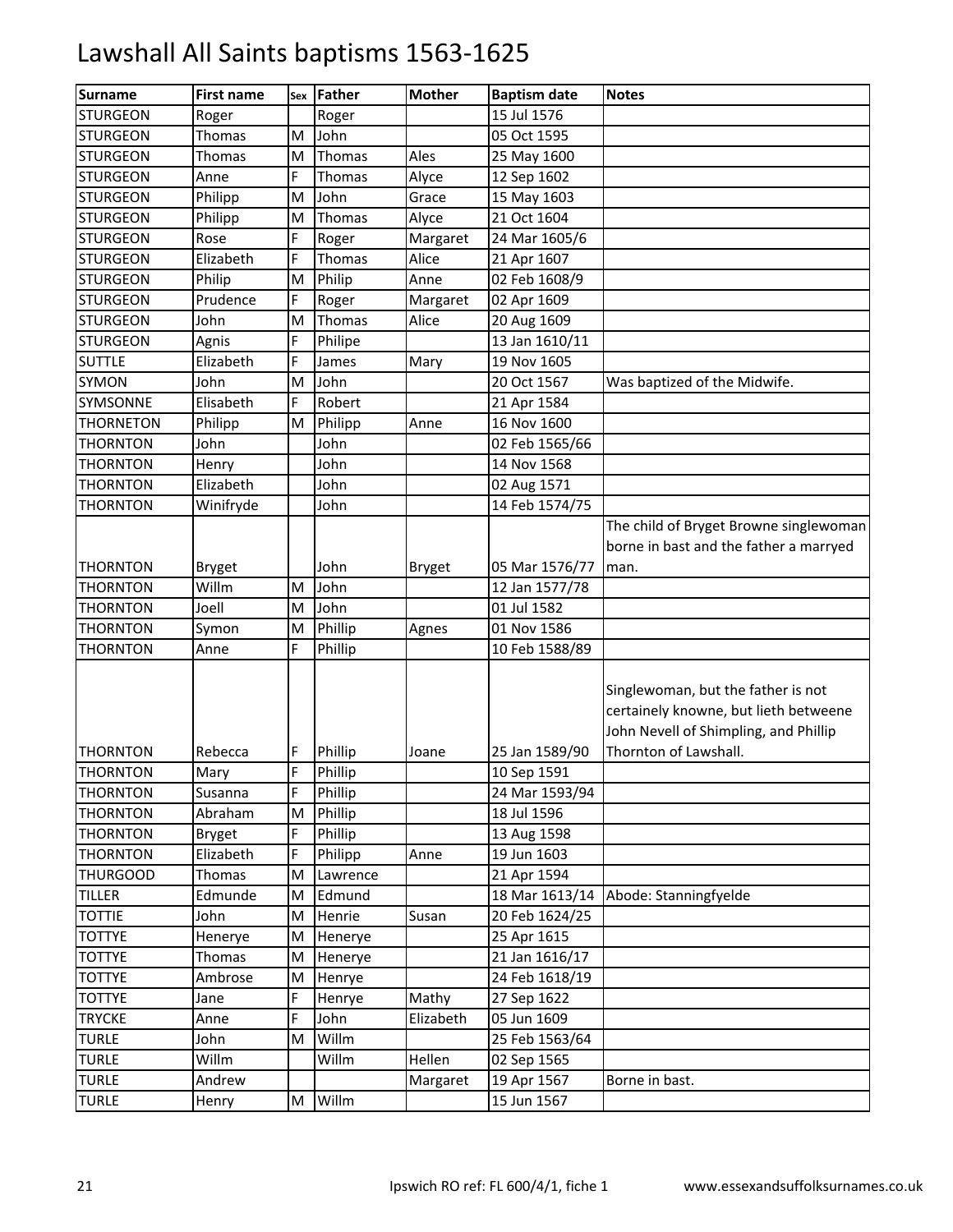| <b>Surname</b>   | <b>First name</b> | Sex | Father    | <b>Mother</b> | <b>Baptism date</b> | <b>Notes</b>                           |
|------------------|-------------------|-----|-----------|---------------|---------------------|----------------------------------------|
| <b>TURLE</b>     | Robt Laver        |     | Abell     | Susan         | 30 Mar 1595         | Borne in bast the sonne of Abell Laver |
|                  |                   |     |           |               |                     |                                        |
|                  |                   |     |           |               |                     |                                        |
|                  |                   |     |           |               |                     |                                        |
| <b>TURNA</b>     | Francis           | м   | Francis   | Eliabeth      | 03 Jun 1621         |                                        |
| <b>TURNA</b>     | Marye             | F   | Francis   | Elysabeth     | 04 Nov 1622         |                                        |
| <b>TWICHED</b>   | Euane             | M   | Thomas    |               | 10 Apr 1614         |                                        |
| <b>TWICHET</b>   | Marie             | F   | Thomas    | Marie         | 03 Jul 1625         |                                        |
| <b>TWIDGET</b>   | Francis           | M   | Thomas    | Mary          | 04 Aug 1622         |                                        |
| <b>TWITCHED</b>  | James             | M   | Thomas    |               | 13 Dec 1612         |                                        |
| <b>TWITCHED</b>  | William           | M   | Thomas    |               | 01 Nov 1618         |                                        |
| <b>TWITCHET</b>  | Thomas            | M   | Thomas    | Marye         | 13 Sep 1620         |                                        |
| <b>TYLER</b>     | Faith             | F   | Richard   | Margaret      | 01 Apr 1565         |                                        |
| <b>TYLER</b>     | Elizabeth         | F   | Richard   |               | 25 Jan 1567/68      |                                        |
| <b>TYLER</b>     | Richard           |     | Rich.     |               | 17 Jun 1571         |                                        |
| <b>TYLER</b>     | Sara              |     | Richard   |               | 02 Feb 1573/74      |                                        |
| <b>UNDERWOOD</b> | Thomas            |     | Edmund    |               | * Nov 1564          | Day of month smudged                   |
| <b>UNDERWOOD</b> | <b>Darkis</b>     | F   |           | Darkis        | 26 Nov 1620         | Borne in Bastardye                     |
| <b>UNGLES</b>    | Elizabeth         | F   | Henry     |               | 13 Apr 1594         |                                        |
|                  |                   |     |           |               |                     |                                        |
|                  |                   |     |           |               |                     | Written in very small handwriting,     |
| <b>WALES</b>     | Thomas?           | М   | John      | Anne          | 28 Dec 1625         | squeezed into the bottom of the page.  |
| <b>WARNER</b>    | Susan             | F   | Valentine |               | 28 Jun 1584         |                                        |
| <b>WARNER</b>    | John              | M   | Valentine |               | 05 Apr 1586         |                                        |
| <b>WARNER</b>    | Gabriell          | M   | Valentine |               | 27 Apr 1589         |                                        |
| <b>WARNER</b>    | Nathaniell        | M   | Valentine |               | 28 Sep 1595         |                                        |
| <b>WARNER</b>    | Robt              | M   | Valentine |               | 25 Jan 1598/99      |                                        |
| <b>WARNER</b>    | Valentine         | M   | Valentine | Susanna       | 18 Nov 1604         |                                        |
| <b>WARNER</b>    | Marye             | F   | John      |               | 17 Jun 1613         |                                        |
| <b>WARNER</b>    | Edward            | M   | Gabraell  |               | 22 Jun 1617         |                                        |
| <b>WARNER</b>    | Mary              | F   | Gabriell  | Thomasin      | 01 Dec 1619         |                                        |
| <b>WARNER</b>    | Annis             | F   | Gabriel   | Thomasin      | 29 Jun 1621         |                                        |
| <b>WARNER</b>    | Susan             | F   | Gabriel   | Thomasin      | 29 Jun 1621         |                                        |
| <b>WARNER</b>    | Thomas            | M   | Gabriell  | Thomasin      | 20 Jul 1623         |                                        |
| <b>WARREN</b>    | Nicholas          | M   | Robert    | Grace         | 29 Oct 1587         |                                        |
| WARREN           | Alice             | F   | Robt      |               | 06 Jul 1589         |                                        |
| <b>WARREN</b>    | Grace             | F   | Robt      |               | 18 Mar 1592/93      | In Latin                               |
| <b>WARREN</b>    | William           | M   | James     | Jone          | 29 Oct 1623         |                                        |
|                  |                   |     |           |               |                     | Pson of Lawshall (pson is short of     |
| <b>WATTON</b>    | Judith            |     | Robt      |               | 20 Oct 1580         | 'parson')                              |
| WELLES           | Richard           | M   | James     |               | 03 Nov 1594         |                                        |
| WELLS            | Robt              |     | James     |               | 07 Nov 1574         |                                        |
| WELLS            | Roger             | M   | James     |               | 11 Nov 1578         |                                        |
| WELLS            | Elizabeth         | F   | James     |               | 25 May 1581         |                                        |
| WELLS            | James             | M   | James     |               | 20 Apr 1584         |                                        |
| WELLS            | Alyce             | F   | James     | Elizabeth     | 01 May 1586         |                                        |
|                  |                   |     |           |               |                     | Minister of this parishe. Born 13 Jan  |
| WELLS            | Willm             | M   | Symon     |               | 21 Jan 1587/88      | 1587/8                                 |
| WELLS            | Mary              | F   | James     |               | 25 Apr 1589         |                                        |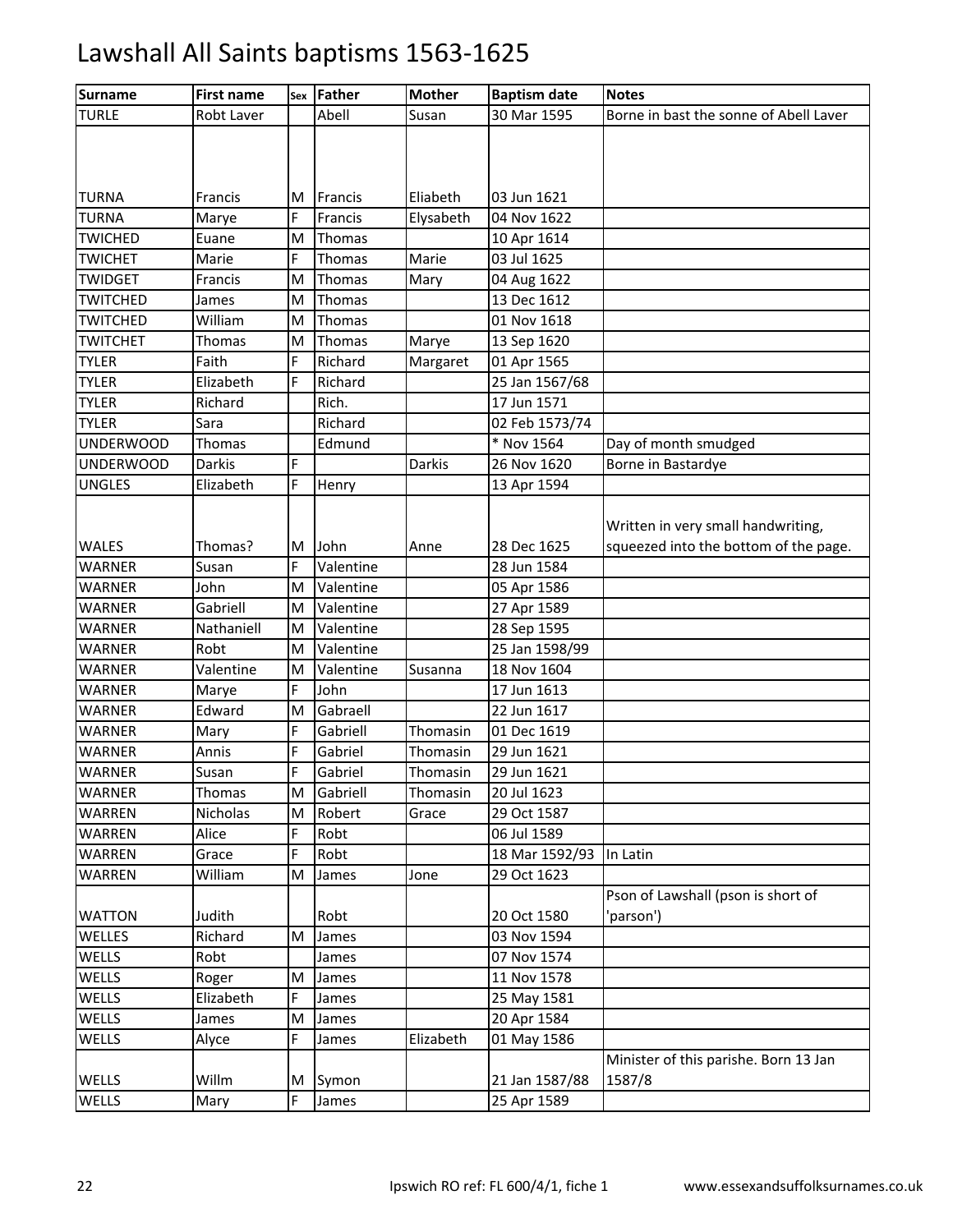| <b>Surname</b> | <b>First name</b> | Sex | Father  | <b>Mother</b> | <b>Baptism date</b> | <b>Notes</b>                                                                         |
|----------------|-------------------|-----|---------|---------------|---------------------|--------------------------------------------------------------------------------------|
| WELLS          | Elizabeth         | F   | Symon   | Elizabeth     | 26 Dec 1589         | Born 21 Dec 1589                                                                     |
| WIFEN          | Mary              | F   | Thomas  | Catherine     | 13 Apr 1600         |                                                                                      |
| <b>WIFFEN</b>  | John              |     | Symon   |               | 03 Sep 1564         |                                                                                      |
| <b>WIFFEN</b>  | Anne              |     | Symon   |               | 03 Sep 1564         |                                                                                      |
| <b>WIFFEN</b>  | Joane             |     | Symon   |               | 26 Jan 1565/66      |                                                                                      |
| <b>WIFFEN</b>  | Thomazin          | F   | Thomas  |               | 26 Dec 1596         |                                                                                      |
| <b>WIFFEN</b>  | Philipp           | M   | Thomas  | Catherin      | 21 Aug 1603         |                                                                                      |
| <b>WIFFINE</b> | George            | M   | Thomas  |               | 09 Sep 1610         |                                                                                      |
| WODEGATE       | George            | M   | William | Elizabeth     | 17 Jul 1608         |                                                                                      |
| WRIGHT         | Ra[p ]haell       |     | John    |               | 12 Mar 1563/64      |                                                                                      |
| WRIGHT         | Maryan            |     | Raffe   |               | 06 Nov 1565         |                                                                                      |
| WRIGHT         | Katherine         |     | Rafe    |               | 27 Oct 1566         |                                                                                      |
| WRIGHT         | John              |     | Andrew  |               | 16 Jan 1568/69      |                                                                                      |
| <b>WRIGHT</b>  | Elizabeth         |     | Willm   |               | 28 Feb 1568/69      |                                                                                      |
| WRIGHT         | John              |     | John    |               | 09 Oct 1569         | Of litle John Wright                                                                 |
| WRIGHT         | Mary              |     | Raffe   |               | 07 May 1570         |                                                                                      |
| WRIGHT         | Sara              |     | Thomas  |               | 15 Oct 1570         | A note follows this entry, which is too<br>small to read easily. Possibly "At Lash". |
| WRIGHT         | Willm             | M   | Willm   |               | 24 Aug 1571         |                                                                                      |
| WRIGHT         | Joane             |     | Thomas  |               | 26 Aug 1571         |                                                                                      |
| WRIGHT         | Abraham           |     | Thomas  |               | 26 Nov 1572         |                                                                                      |
| WRIGHT         | Agnes             |     | Rafe    |               | 01 Jan 1572/73      |                                                                                      |
| WRIGHT         | Elizabeth         | E.  | Thomas  |               | 18 Sep 1573         |                                                                                      |
| WRIGHT         | Elizabeth         |     | Thomas  |               | 14 Nov 1574         |                                                                                      |
| WRIGHT         | Willm             | M   | Daniell |               | 21 Feb 1574/75      |                                                                                      |
| WRIGHT         | John              | M   | Rafe    |               | 29 Sep 1575         |                                                                                      |
| WRIGHT         | Thomas            | M   | Thomas  |               | 12 Feb 1575/76      | Son of Thomas Wright alias Potter                                                    |
| WRIGHT         | Mary              |     | Thomas  |               | 07 Oct 1576         |                                                                                      |
| WRIGHT         | Daniell           | M   | Willm   |               | 21 Jan 1576/77      | Son of Willm Wright, smithe                                                          |
| WRIGHT         | John              | M   | Daniell |               | 08 Apr 1577         |                                                                                      |
| WRIGHT         | Grace             | F   | Thomas  |               | 16 Feb 1577/78      |                                                                                      |
| <b>WRIGHT</b>  | Rafe              | M   | Raffe   |               | 25 Jul 1578         |                                                                                      |
| WRIGHT         | Agnes             | F   | Thomas  |               | 10 May 1579         |                                                                                      |
| WRIGHT         | Joseph            | M   | Danyell |               | 29 Nov 1579         |                                                                                      |
| WRIGHT         | Alyce             |     | Thomas  |               | 13 Mar 1579/80      |                                                                                      |
| WRIGHT         | Margaret          | F   | Thomas  |               | 27 Aug 1581         |                                                                                      |
| WRIGHT         | John              |     | John    |               | 18 Mar 1581/82      |                                                                                      |
| WRIGHT         | John              | M   | Thomas  |               | 22 Apr 1582         |                                                                                      |
| WRIGHT         | Daniell           | M   | Daniell |               | 30 Sep 1582         |                                                                                      |
| WRIGHT         | Anne              | F   | John    |               | 30 Jun 1583         |                                                                                      |
| WRIGHT         | Alyce             | F   | Thomas  |               | 08 Sep 1583         |                                                                                      |
| WRIGHT         | Henry             | M   | John    |               | 12 Oct 1585         |                                                                                      |
| WRIGHT         | Grace             | E.  | Daniell | Agnis         | 05 Feb 1586/87      |                                                                                      |
| WRIGHT         | Barbara           | F   | Thomas  | Anne          | 24 Sep 1587         |                                                                                      |
| WRIGHT         | Susan             | E   | John    |               | 13 Oct 1588         |                                                                                      |
| WRIGHT         | Abraham           | M   | Daniell |               | 22 Feb 1589/90      |                                                                                      |
| WRIGHT         | Hellen            | E.  | John    |               | 09 Aug 1590         |                                                                                      |
| <b>WRIGHT</b>  | Nathaniell        | M   | Robert  | Joane         | 19 Oct 1590         |                                                                                      |